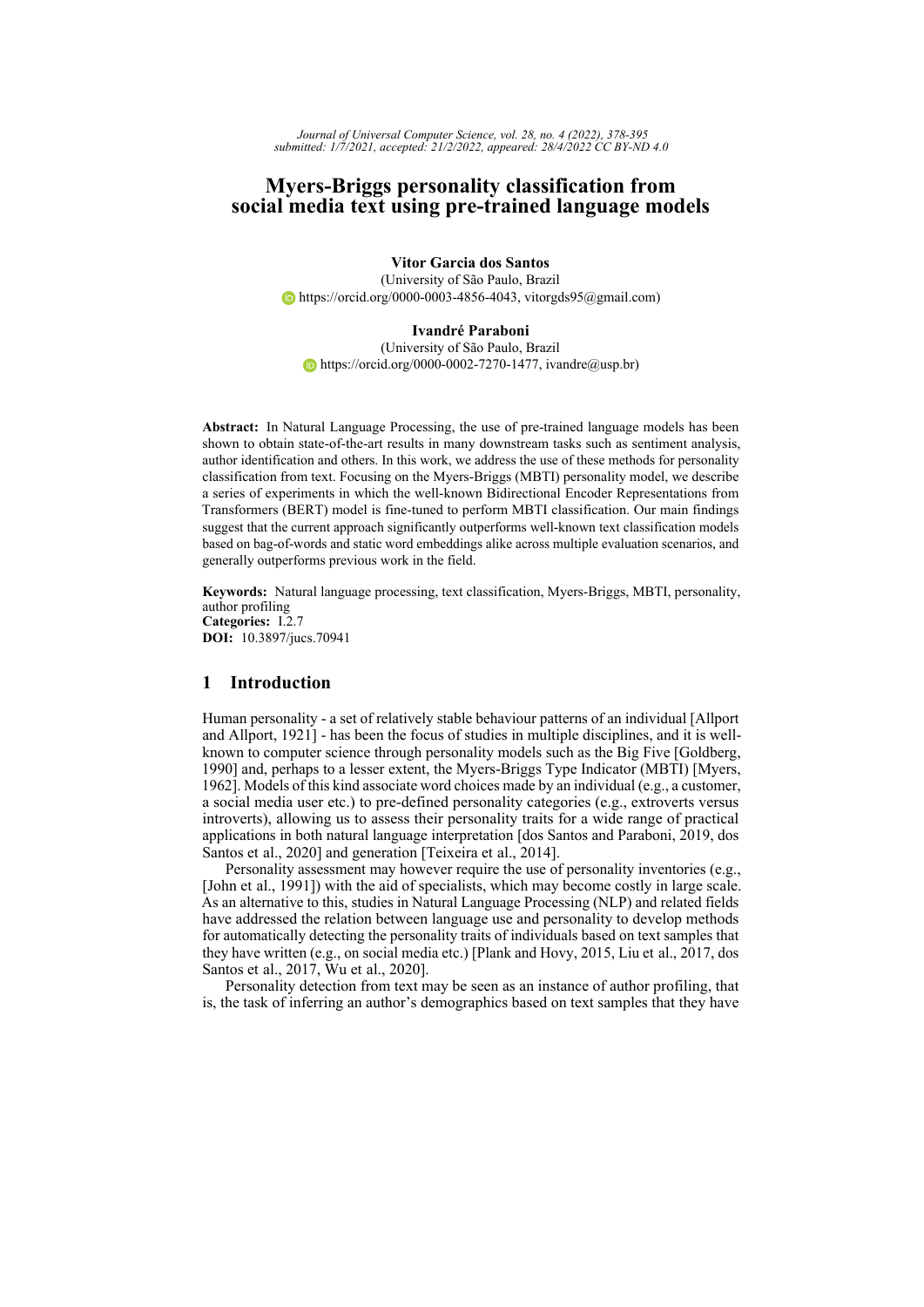authored [\[Rangel et al., 2020,](#page-16-2) [Polignano et al., 2020,](#page-16-3) [Price and Hodge, 2020,](#page-16-4) [López-](#page-16-5)[Santill et. al., 2020,](#page-16-5) [Silva and Paraboni, 2018a,](#page-16-6) [dos Santos et al., 2019,](#page-15-6) [Delmondes Neto](#page-14-1) [and Paraboni, 2021\]](#page-14-1). As in other profiling tasks (e.g., author's gender or age detection), studies of this kind are usually implemented with the aid of supervised machine learning based on text corpora labelled with personality information. The issue of personality classification from text with a specific focus on the MBTI personality model is the subject of the present study.

Existing work in MBTI classification from text generally follows much of the same methods seen elsewhere in NLP, which usually comprise the use of a bag-of-words model or, more recently, static word embeddings such as those provided by Word2vec [\[Mikolov et al., 2013\]](#page-16-7) and similar approaches. We notice, however, that more recent text representation models - in particular, context-sensitive embeddings such as those provided by Bidirectional Encoder Representations from Transformers (BERT) [\[Devlin](#page-15-7) [et al., 2019\]](#page-15-7) - are still relatively uncommon in MBTI classification, even though these models have been shown to obtain state-of-the-art results in a wide range of NLP applications from sentiment analysis [\[Hoang et al., 2019\]](#page-15-8) to author identification [\[Barlas and](#page-14-2) [Stamatatos, 2020\]](#page-14-2), and many others.

Based on these observations, the present work addresses the use of pre-trained BERT language models for MBTI personality classification from text written in multiple languages. In doing so, our objective is to show that by fine-tuning BERT to the present task we may significantly outperform the use of other text representation models across these evaluation scenarios, with two main contributions to the field:

- 1 BERT-based models for MBTI personality classification from text in multiple languages.
- 2 Robust, cross-validation results shown to be consistently superior to those obtained by bag-of-words and static word embeddings alike, and to previous work in the field.

The reminder of this paper is structured as follows. Section [2](#page-1-0) reviews recent approaches to MBTI personality classification from text. Section [3](#page-4-0) introduces a number of computational models for the task - including the use of pre-trained language models and baseline alternatives - and the datasets to be taken as a basis for our experiments. Section [4](#page-7-0) presents results obtained by these models, and Section [5](#page-11-0) summarises our findings and describes opportunities for future work.

## <span id="page-1-0"></span>**2 Background**

In what follows we review existing work in MBTI personality classification, and briefly discuss opportunities for using pre-trained language models in this task.

### **2.1 Related work**

Table [1](#page-2-0) summarises a number of recent studies in MBTI personality classification from text by reporting the target language (Ar=Arabic, En=English, De=German, Du=Dutch, It=Italian, Fr=French, Pt=Portuguese, Sp=Spanish, In=Indonesian), domain (T=Twitter, R=Reddit, F=Facebook, O=online forums, E=essays, V=vlogs), machine learning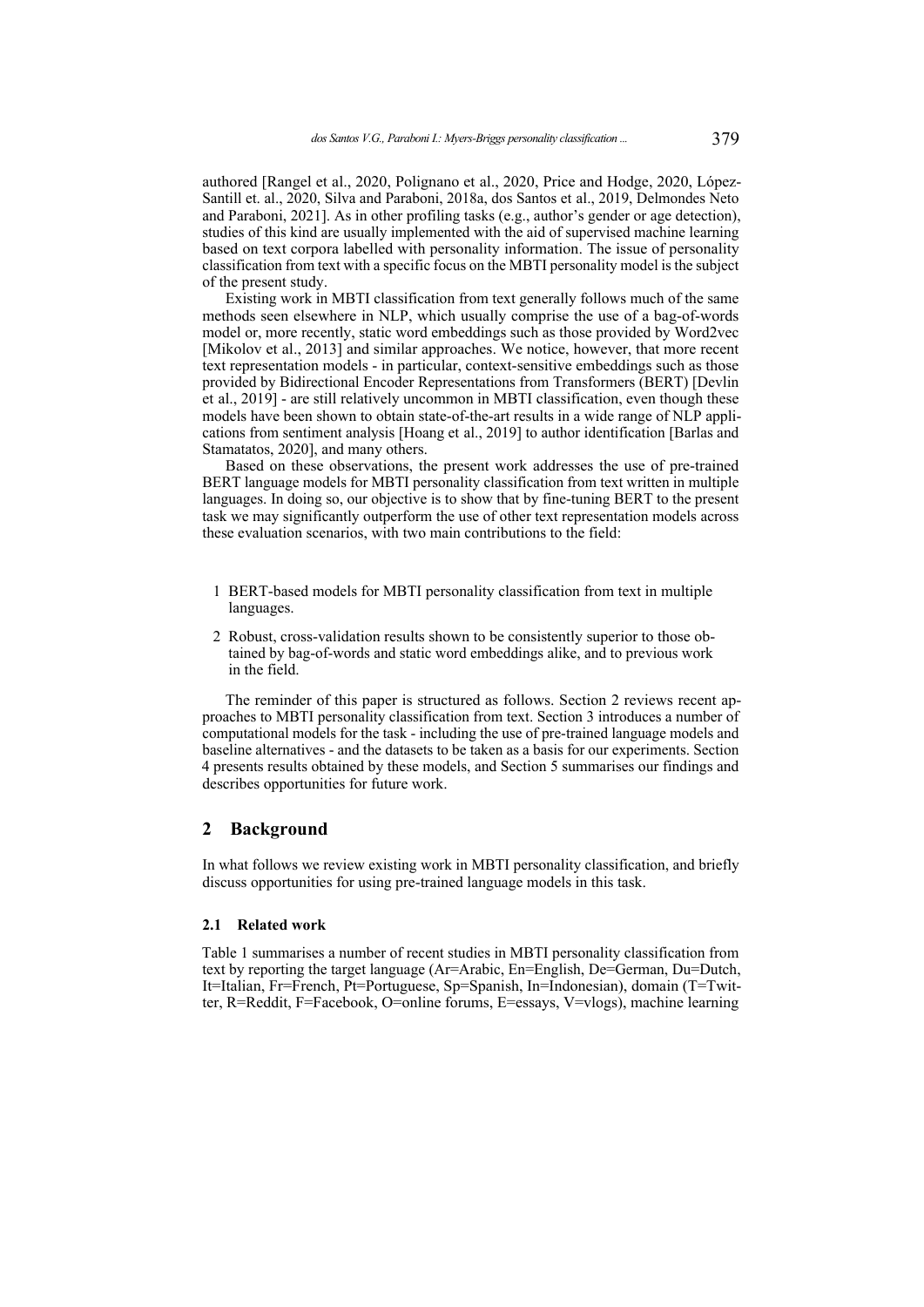method (lr=logistic regression, svm=support vector machine, nb=Naive Bayes, rf=Random Forest, ens=ensemble, seq=BERT sequence learner, svd=singular value decomposition, xg=XGBoost), and learning features (w=word, c=character, pos=part-of-speech, u=user attributes, n=network attributes, p=psycholinguistic features from LIWC [\[Pen](#page-16-8)[nebaker et al., 2001\]](#page-16-8) and MRC [\[Coltheart, 1981\]](#page-14-3), t=LDA topics [\[Blei et al., 2003\]](#page-14-4), w2v=Word2vec [\[Mikolov et al., 2013\]](#page-16-7) and BERT [\[Devlin et al., 2019\]](#page-15-7) word embeddings, s=text statistics). Further details are discussed individually as follows.

<span id="page-2-0"></span>

| Study                   | Language                                  | Domain | Method                 | Features    |
|-------------------------|-------------------------------------------|--------|------------------------|-------------|
| Plank & Hovy            | En                                        |        | Ir                     | w,u,n       |
| ben Verhoeven et al.    | De, Du, It, Fr, Pt, Sp                    |        | svm                    | w,c         |
| Lukito et al.           | In                                        |        | nb                     | w,s,pos     |
| Alsadhan & Skillicorn   | Ar, De, Du, En, It, Fr, Pt, Sp T, O, E, F |        | svd                    | W           |
| Gjurković & Šnajder     | En                                        | R      | $lr,mlp,svm$ c,w,p,t,n |             |
| Keh & Cheng             | En                                        | 0      | seq                    | <b>BERT</b> |
| Katiyar et al.          | En                                        | T.O    | nb                     | W           |
| Wu et al.               | En                                        | R      | lr                     | <b>BERT</b> |
| Das & Prajapati         | En                                        |        | ens                    | w, w2v      |
| Abidin et al.           | En                                        |        | rf                     | S           |
| Khan et al.             | En                                        |        | xg                     | W           |
| Amirhosseini & Kazemian | En                                        |        | xg                     | W           |

#### *Table 1: Related work*

The work in [\[Plank and Hovy, 2015\]](#page-16-1) is among the first of its kind to address the issue of MBTI personality classification in an open-vocabulary approach, that is, without resorting to personality lexicons or similar resources. The work addresses personality classification in the Twitter domain by using logistic regression over word n-grams, user (e.g., user's gender) and network (e.g., number of social media followers etc.) features. Results are shown to outperform a majority class baseline.

The work in [\[ben Verhoeven et al., 2016\]](#page-14-5) introduces the TwiSty corpus, a large multilingual Twitter dataset labelled with MBTI information in six languages (German, Dutch, French, Italian, Portuguese, and Spanish.) The corpus conveys 34 million tweets written by over 18 thousand users. A significant portion of the data (about 59%) concerns Spanish texts, which makes the other languages much less represented (e.g., 2.2% in German, and 2.6% in Italian.) Since some personality traits are naturally rarer than others, the corpus is also heavily imbalanced across MBTI classes. To illustrate the use of the corpus data, results from a linear SVM classifier and majority class are presented.

The study in [\[Lukito et al., 2016\]](#page-16-9) addresses MBTI classification from Twitter data in the Indonesian language by comparing a number of models based on Naive Bayes classification, TF-IDF and part-of-speech counts. Among these, standard Naive Bayes text classification is found to be the overall best strategy.

The work in [\[Alsadhan and Skillicorn, 2017\]](#page-14-6) presents a comprehensive investigation of both Big Five and MBTI personality classification in multiple corpora and languages. The method uses single value decomposition (SVD) to discriminate extreme personality traits (e.g., introvert versus extrovert). For most languages available from the TwiSty corpus, results are found to outperform those in [\[ben Verhoeven et al., 2016\]](#page-14-5).

The work in [\[Gjurković and Šnajder, 2018\]](#page-15-9) introduces the MBTI9K corpus, a large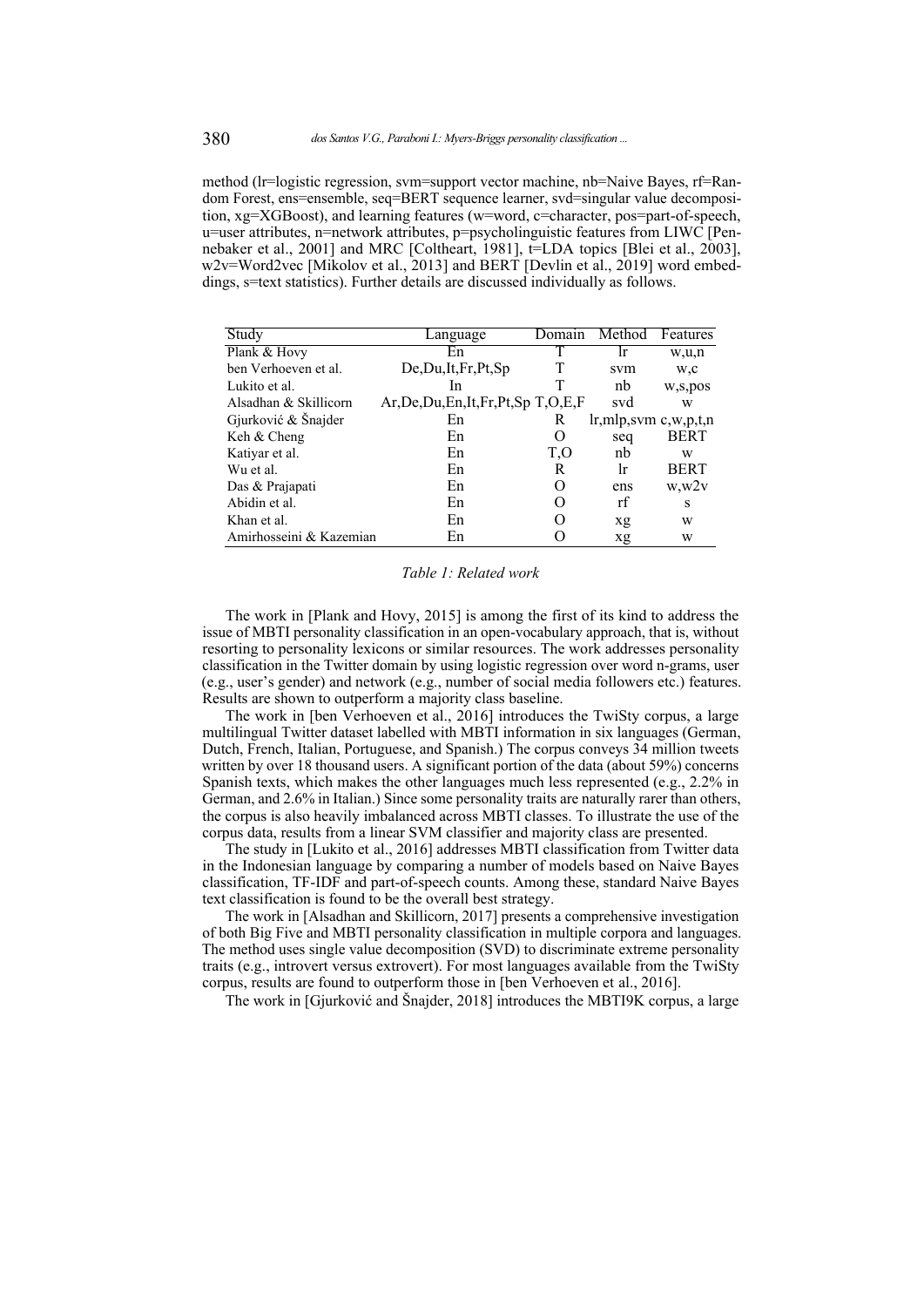collection of Reddit posts labelled with MBTI information. The corpus conveys 354.996 posts written by 9,872 users in the English language, and it is also heavily imbalanced across MBTI classes. The use of the data is illustrated by a number of experiments involving logistic regression, SVM and multi-layer perceptron (MLP) classifiers using a range of alternative text features (e.g., word and character n-grams, psycholinguisticsmotivated features etc.) Results show that MLP classifiers using the entire feature set generally obtains best results.

The work in [\[Keh and Cheng, 2019\]](#page-15-10) is among the first to use pre-trained language models for MBTI personality classification from text, and also for personality-dependent language generation. To this end, a pre-trained BERT [\[Devlin et al., 2019\]](#page-15-7) model is fine-tuned to classify texts taken from a purpose-built dataset of online discussions about personality. The authors suggest that the BERT model presents accuracy above 70% in the task, and point out that this is considerably superior to the results observed in other domains such as the MBTI9k Reddit corpus [\[Gjurković and Šnajder, 2018\]](#page-15-9). However, the analysis does not present any baseline results obtained from the same corpus, so it remains unclear whether the model is indeed superior to existing work, or whether personality classification from personality-related texts (e.g., in which users presumably discuss their personality traits, personality test results etc.) may be simply more straightforward than performing the same task based on more general social media text.

The work in [\[Katiyar et al., 2020\]](#page-15-11) investigates a practical application of MBTI classification by focusing on social media data (e.g., blogs, Twitter, and Stack Overflow) as a means to recruit project teams. To this end, a model based on Naive Bayes classification and TF-IDF counts is evaluated using a set of 40 Twitter and Stack Overflow users, whose results suggest that it may be possible to infer both personality traits and technical skills from text to facilitate recruitment.

The work in [\[Wu et al., 2020\]](#page-17-1) addresses the issue of author-dependent word embeddings for author profiling classification by introducing a model called *Author2Vec*. The possible use of this formalism is illustrated by discussing two downstream applications, namely, depression detection and MBTI personality classification from text. The latter makes use of a logistic regression classifier built from a subset of the MBTI9k corpus [\[Gjurković and Šnajder, 2018\]](#page-15-9) conveying about half of the original corpus data. The model is found to outperform a number of alternative regression models based on static Word2vec embeddings [\[Mikolov et al., 2013\]](#page-16-7), TF-IDF counts, and LDA topic modelling [\[Blei et al., 2003\]](#page-14-4).

Finally, a number of recent studies in MBTI personality classification have made use of a social media corpus available from Kaggle<sup>[1](#page-17-2)</sup> whose details regarding domain and data collection methods remain scarce. These include the work in [\[Das and Prajapati, 2020\]](#page-14-7), which compares boosting, bagging, and stacking ensemble methods using concatenated TF-IDF counts and word embeddings; the work in [\[Abidin et al., 2020\]](#page-14-8), which uses random forest and features based on text statistics (e.g., sentence length, punctuation etc.); and the studies in [\[Khan et al., 2020\]](#page-15-12) and [\[Amirhosseini and Kazemian, 2020\]](#page-14-9), both of which using XGBoost ensemble learning [\[Chen and Guestrin, 2016\]](#page-14-10) over word counts.

<sup>1</sup> https://www.kaggle.com/datasnaek/mbti-type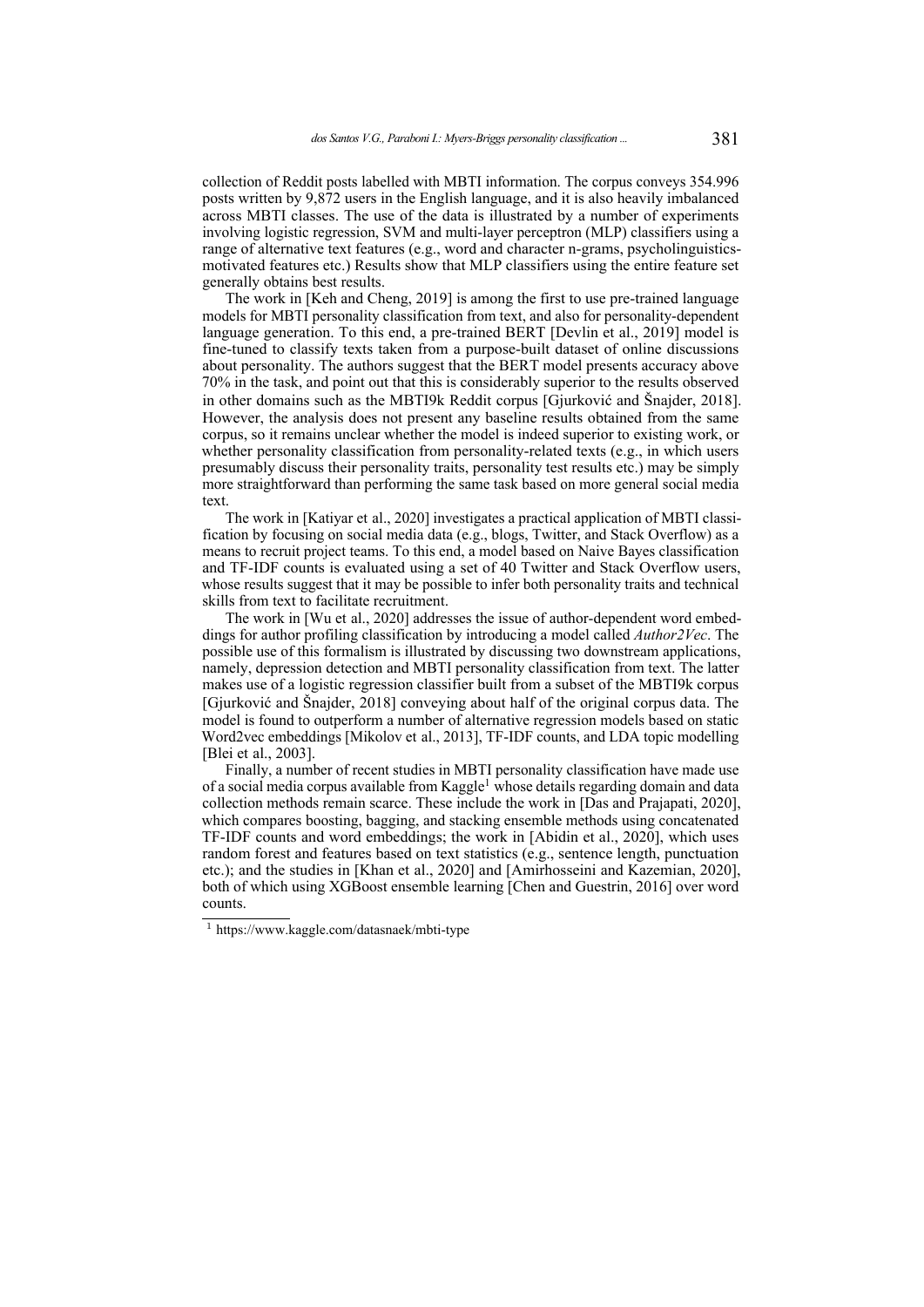#### **2.2 Summary**

Existing work in MBTI personality classification from text based on pre-trained language models such as BERT remain few. The two main exceptions are the study in [\[Keh and](#page-15-10) [Cheng, 2019\]](#page-15-10), which does not provide sufficiently complete evaluation details for further analysis, and the work in [\[Wu et al., 2020\]](#page-17-1), which is mainly focused on a novel authororiented word embedding formalism, and which uses only a small subset of the MBTI9k corpus in [\[Gjurković and Šnajder, 2018\]](#page-15-9) as a working example of how models of this kind may be built. This motivates a more comprehensive investigation of the present task along these lines, and taking into account languages other than English.

## <span id="page-4-0"></span>**3 Materials and methods**

We envisaged a series of experiments in supervised machine learning from text to compare standard text classification models - based on bag-of-words and static word embeddings alike - with those built by fine-tuning a pre-trained BERT language model to perform MBTI classification. In doing so, we would like to show that the BERT-based approach outperforms the alternatives by a large margin.

Our experiments follow a 3-steps supervised machine learning pipeline that relies on training data (i.e., text documents) labelled with MBTI personality information to (1) build a text classifier model, (2) use the model to predict the class of previously unseen test data, and to produce (3) the corresponding output labels. This procedure is illustrated in Figure [1.](#page-4-1)

<span id="page-4-1"></span>

*Figure 1: Experiment pipeline.*

As a means to reduce the risk of overfitting, the experiments will be carried out in a 10-fold cross-validation setting, that is, each individual text classifier is built 10 times while varying the slices of data taken as train and test sets and, at the end of the evaluation, we report mean results over the 10 execution.

The models under discussion are to be evaluate using Reddit and Twitter text data in multiple languages. In all cases, MBTI personality detection will be modelled as a set of four independent binary classification tasks<sup>[2](#page-17-2)</sup> corresponding to the four MBTI personality

 $2^2$  For instance, the EI class will be assigned the zero value when the E trait is prevalent, or the one value otherwise.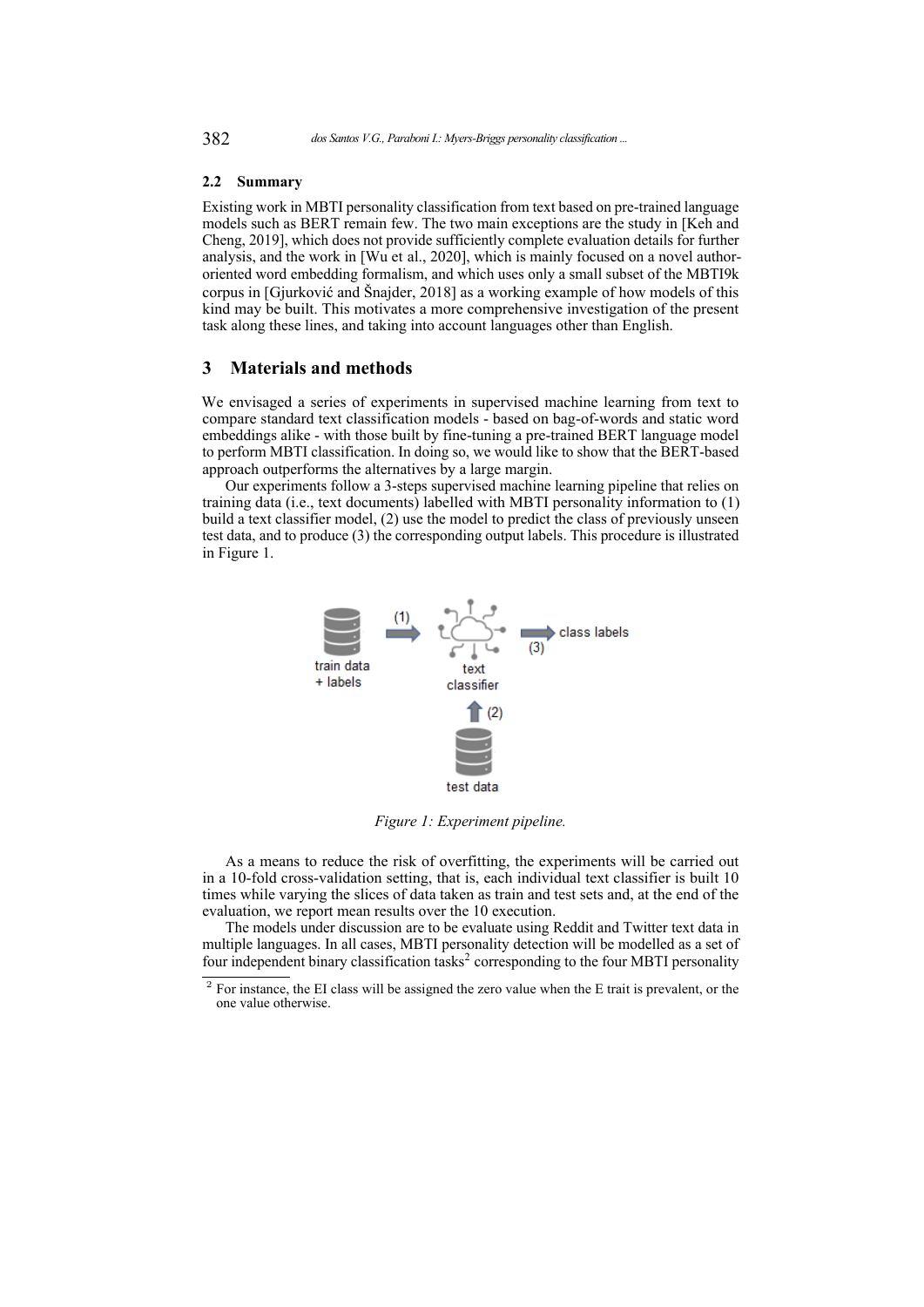type indicators [\[Myers, 1962\]](#page-16-0):

- 1. EI: Extraversion (E) versus Introversion (I);
- 2. NS: Intuition (N) versus Sensing (S);
- 3. TF: Thinking (T) versus Feeling (F);
- 4. PJ: Perceiving (P) versus Judging (J).

The following sections describe the models developed for MBTI personality classification, the corpora to be taken as train/test data, and further details regarding the pre-processing and training procedures.

#### **3.1 Models**

MBTI personality classification from text will be assessed by comparing three alterna-tives<sup>[3](#page-17-2)</sup>: BERT pre-trained language models, long short-term memory networks (LSTM) using static word embeddings, and a logistic regression bag-of-words baseline. These are discussed in turn as follows.

The main focus of the present work is the use of BERT [\[Devlin et al., 2019\]](#page-15-7) pretrained language models, which are presently fine-tuned for the MBTI personality classification task. To this end, we compute context-dependent DistilBert [\[Sanh et al., 2019\]](#page-16-10) embeddings, and then feed 32-token input sequences to a network conveying a 512 neuron dense layer. This is followed by a 50% dropout layer, and by a 2-neuron dense layer that produces the binary classification result.

As an alternative to the use of pre-trained language models, we also consider the use of a sequence classifier based on a static word embeddings representation using LSTMs. Methods of this kind have been shown to obtain encouraging results in a wide range of NLP tasks, from stance and sentiment analysis [\[Zhang and v Wang, 2018,](#page-17-3) [dos](#page-15-1) [Santos and Paraboni, 2019,](#page-15-1) [Pavan et al., 2020\]](#page-16-11) to author profiling [\[Silva and Paraboni,](#page-16-12) [2018b,](#page-16-12) [Ashraf et al., 2020,](#page-14-11) [Escobar-Grisales et al., 2021\]](#page-15-13) and others. More specifically, we compute Word2vec [\[Mikolov et al., 2013\]](#page-16-7) skip-gram word embeddings from each corpus<sup>[4](#page-17-2)</sup> using a standard 300-dimension size and 8-word window. This representation is fed into a fixed LSTM architecture (i.e., with no further fine-tuning due to computational efficiency issues) comprising a 15-neuron attention layer, two LSTM layers containing 15 neurons each, and a 20% dropout layer. This is followed by a 64-neuron dense layer, and a 2-neuron softmax output layer.

Finally, we also consider a standard bag-of-words text classifier based on logistic regression over a word n-grams text representation. This approach, hereby called *Reg.word*, makes use of TF-IDF n-gram counts. Each of these input representations was subject to univariate feature selection, and the k optimal features were searched in a development dataset within the 30000-1000 range at -1000 intervals using F1 as a score function. Other logistic regression parameters were kept constant by using L2 penalty, lbfgs optimisation, balanced class weights, and 10−<sup>4</sup> tolerance.

<sup>3</sup> Code available from https://github.com/vitorsantos95/mbti-classifier

<sup>&</sup>lt;sup>4</sup> For this purpose, the corpus data is taken simply as a collection of word strings, that is, without access to any (MBTI) class information.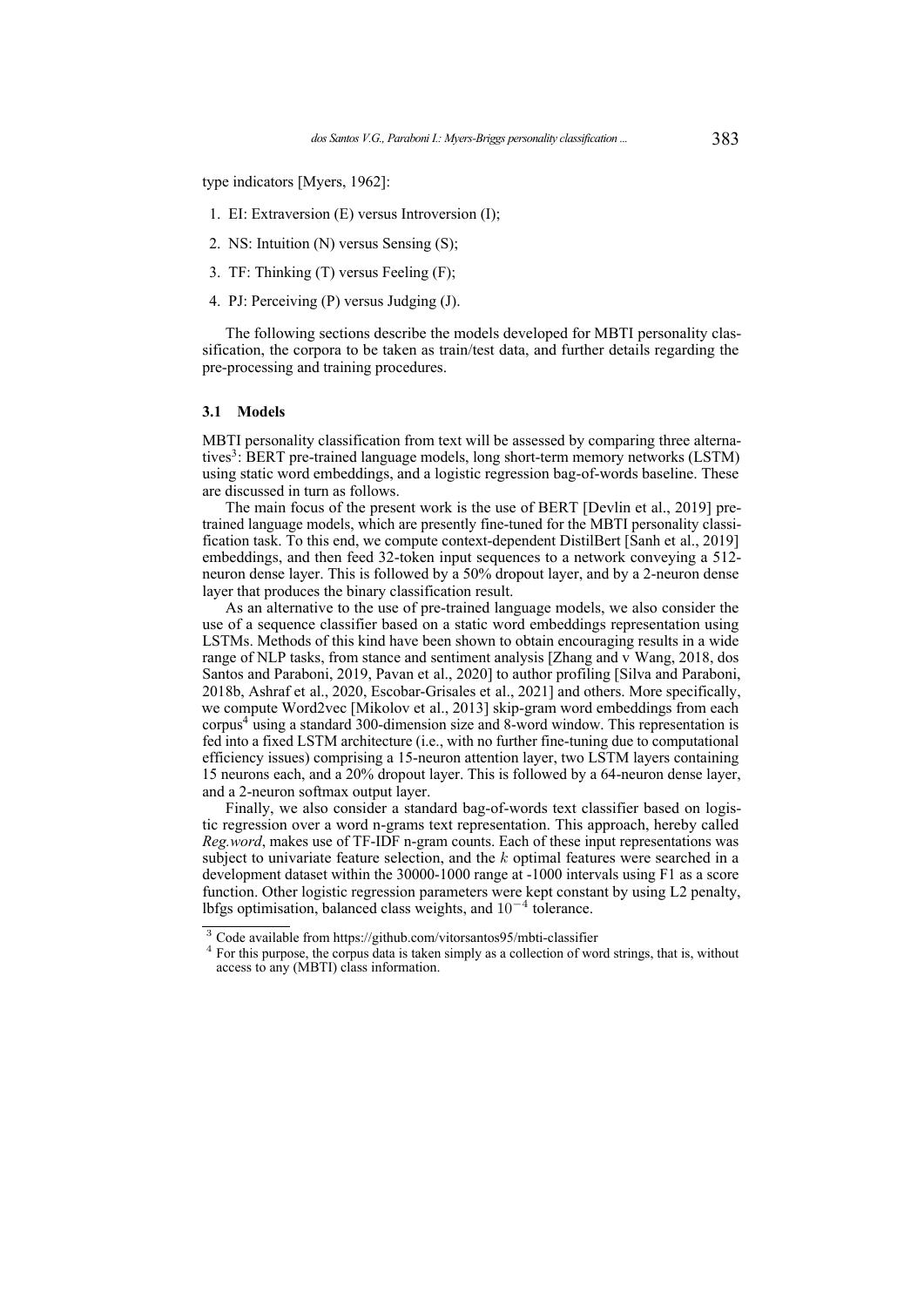#### **3.2 Data**

The models described in the previous section are to be evaluated in multiple languages, namely, English, German, Italian, Dutch, French, Portuguese, and Spanish. In the case of English, we use the MBTI9k corpus of Reddit posts [\[Gjurković and Šnajder, 2018\]](#page-15-9), and for the other languages we use the TwiSty corpus in the Twitter domain [\[ben Verhoeven](#page-14-5) [et al., 2016\]](#page-14-5). Both MBTI9k and TwiSty texts are labelled with the four MBTI personality indicators, whose class distribution is summarised in Table [2.](#page-6-0) We notice however that both datasets are slightly smaller than those originally reported in [\[Gjurković and Šnajder,](#page-15-9) [2018\]](#page-15-9) and [\[ben Verhoeven et al., 2016\]](#page-14-5) since some of the data are no longer available online, or were removed due to noise. This issue is more prevalent in the Twitter domain in general, but it has also been raised in the context of the present Reddit dataset in [\[Wu](#page-17-1) [et al., 2020\]](#page-17-1).

<span id="page-6-0"></span>

| Lang. |                        | E INST FP J                                                     |  |                                        |        |
|-------|------------------------|-----------------------------------------------------------------|--|----------------------------------------|--------|
| En    |                        | 1,423 5,053 5,625                                               |  | 851 4,168 2,308 3,759 2,717            |        |
| De    | 92,452 180,252 227,409 |                                                                 |  | 45,295 113,414 159,290 170,232 102,472 |        |
| It    |                        | 26,445 59,048 69,161                                            |  | 16,332 44,157 41,336 36,012            | 49.481 |
| Du    | 70,904 33,589 76,987   |                                                                 |  | 27,506 35,791 68,702 66,447 38,046     |        |
| Fr    |                        | 249,742 481,480 566,473 164,749 297,702 433,520 451,187 280,035 |  |                                        |        |
| Pt    |                        | 27,920 32,387 44,919 15,388 27,160 33,147 32,536 27,771         |  |                                        |        |
| Sp.   |                        | 243,840 277,788 334,483 187,145 199,573 322,055 302,092 219,536 |  |                                        |        |

*Table 2: Corpus class distribution across English (En), German (De), Italian (it), Dutch (Du), French (Fr), Portuguese (Pt), and Spanish (Sp) subsets.*

#### **3.3 Procedure**

The data from each corpus was subject to a 30/70 development/test split. Development sets were taken as an input to compute hyper-parameters for each model, and then discarded. Validation proper was performed using 10-fold cross validation over the previously unseen test sets.

All texts were subject to the removal of special characters (in particular, emoticons). In a pilot experiment, we also found out that stop words did not generally improve results for the task at hand and, accordingly, these were removed using NLTK [\[Bird, 2006\]](#page-14-12) for the sake of efficiency. Other than that, all input texts were left unchanged.

From the true positives (TP), true negatives (TN), false positives (FP) and false negatives (FN) obtained by each model, we computed precision, recall, F1 and accuracy scores as follows [\[Powers, 2011\]](#page-16-13).

Precision =  $\frac{TP}{TP+FP}$ 

 $Recall = \frac{TP}{TP + FN}$ 

 $F1 = \frac{2*TP}{2*TP + FP + FN}$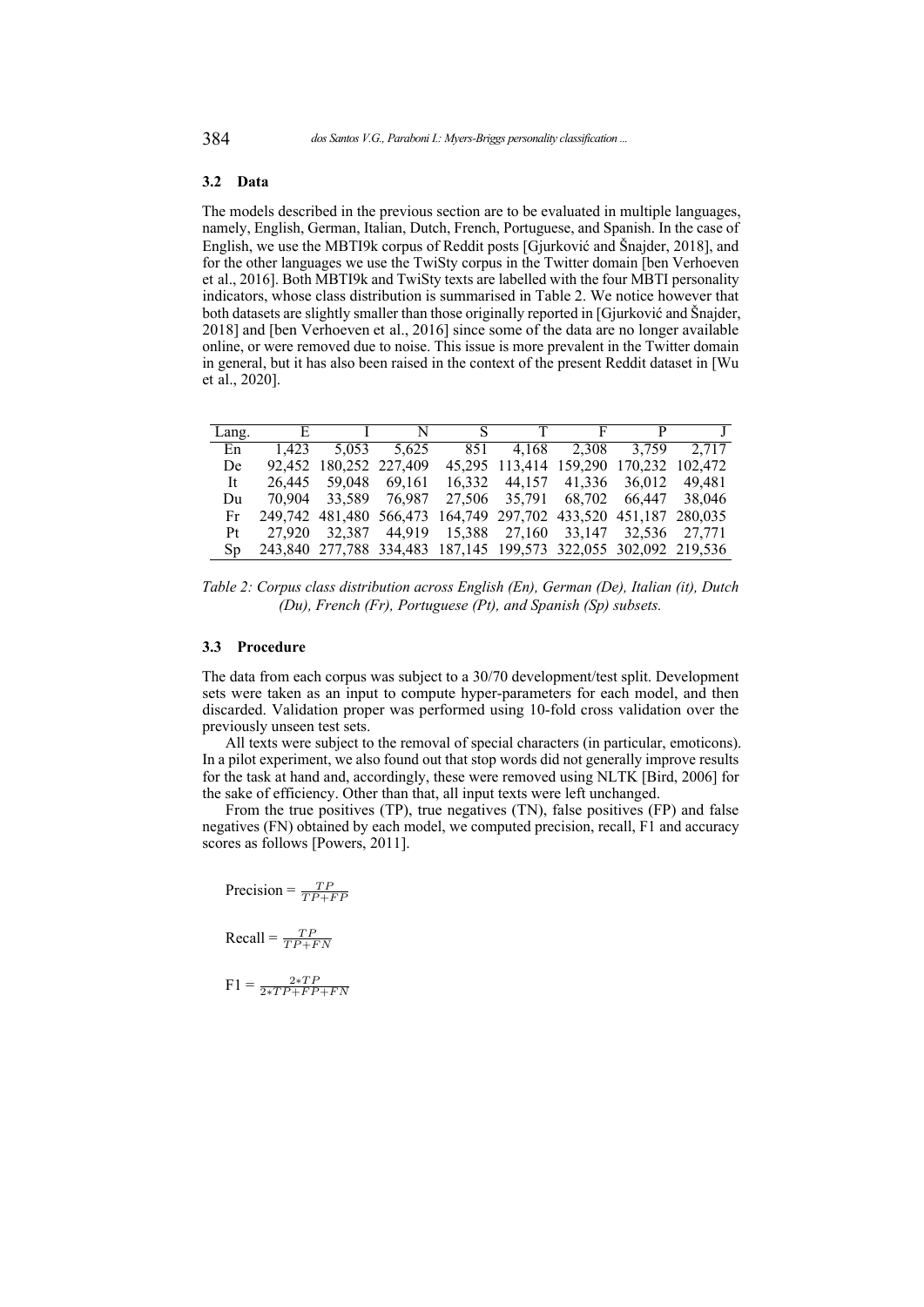$$
Accuracy = \frac{TP + TN}{TP + TN + FP + FN}
$$

# <span id="page-7-0"></span>**4 Results**

Table [3](#page-7-1) summarises results obtained by the models discussed in the previous sections, and also from a majority class baseline. All results were obtained by performing 10 fold cross-validation. For brevity, in what follows we only present the mean F1 scores obtained by each model. For the full results (i.e., precision, recall, F1 and accuracy scores) we report to Table [7](#page-13-0) at the end of this article.

<span id="page-7-1"></span>

|    | Task Model                                  |  | En De Sp Fr It Du                  |  | Pt |
|----|---------------------------------------------|--|------------------------------------|--|----|
|    | Majority                                    |  | 0.43 0.40 0.35 0.40 0.41 0.40 0.35 |  |    |
|    | Reg.char                                    |  | 0.51 0.60 0.58 0.59 0.65 0.61 0.65 |  |    |
| EI | Reg.word                                    |  | 0.54 0.60 0.58 0.59 0.63 0.62 0.64 |  |    |
|    | <b>LSTM</b>                                 |  | 0.83 0.73 0.71 0.72 0.80 0.82 0.80 |  |    |
|    | BERT                                        |  | 0.94 0.90 0.86 0.89 0.95 0.88 0.93 |  |    |
|    | Majority                                    |  | 0.46 0.45 0.39 0.44 0.45 0.42 0.43 |  |    |
|    | Reg.char                                    |  | 0.51 0.58 0.58 0.56 0.63 0.60 0.62 |  |    |
| NS | Reg.word 0.54 0.57 0.58 0.56 0.64 0.63 0.61 |  |                                    |  |    |
|    | LSTM                                        |  | 0.82 0.75 0.68 0.74 0.79 0.82 0.79 |  |    |
|    | <b>BERT</b>                                 |  | 0.91 0.90 0.83 0.87 0.89 0.73 0.75 |  |    |
|    | Majority                                    |  | 0.39 0.37 0.38 0.37 0.34 0.40 0.35 |  |    |
|    | Reg.char                                    |  | 0.62 0.58 0.57 0.55 0.59 0.61 0.58 |  |    |
| TF | Reg.word 0.65 0.58 0.57 0.56 0.59 0.61 0.58 |  |                                    |  |    |
|    | <b>LSTM</b>                                 |  | 0.82 0.73 0.69 0.72 0.78 0.81 0.81 |  |    |
|    | <b>BERT</b>                                 |  | 0.89 0.91 0.89 0.88 0.93 0.95 0.96 |  |    |
|    | Majority                                    |  | 0.36 0.38 0.37 0.38 0.37 0.39 0.35 |  |    |
| PJ | Reg.char                                    |  | 0.57 0.57 0.58 0.56 0.62 0.59 0.57 |  |    |
|    | Reg.word 0.60 0.58 0.57 0.56 0.61 0.60 0.58 |  |                                    |  |    |
|    | <b>LSTM</b>                                 |  | 0.82 0.72 0.69 0.70 0.78 0.80 0.79 |  |    |
|    | <b>BERT</b>                                 |  | 0.91 0.86 0.83 0.74 0.93 0.91 0.94 |  |    |

*Table 3: 10-fold cross-validation mean F1 results for English (En), German (De), Spanish (Sp), French (Fr), Italian (It), Dutch (Du), and Portuguese (Pt) data. Best F1 results for each class and language are highlighted.*

Results from Table [3](#page-7-1) show that BERT generally outperforms the alternatives in all but two cases - the NS task in Dutch (Du) and Portuguese (Pt) - in which case the LSTM model obtained overall best results. According to a McNemar test [\[McNemar, 1947\]](#page-16-14), all differences between BERT and LSTM are statistically significant at  $p < 0.001$  except for the NS task in Italian (It), in which case the difference is significant at  $p < 0.005$ only. This outcome offers support to our main research question, that is, the use of pre-trained language models for MBTI personality classification outperforms standard text classification methods based on bag-of-words and static word embeddings alike.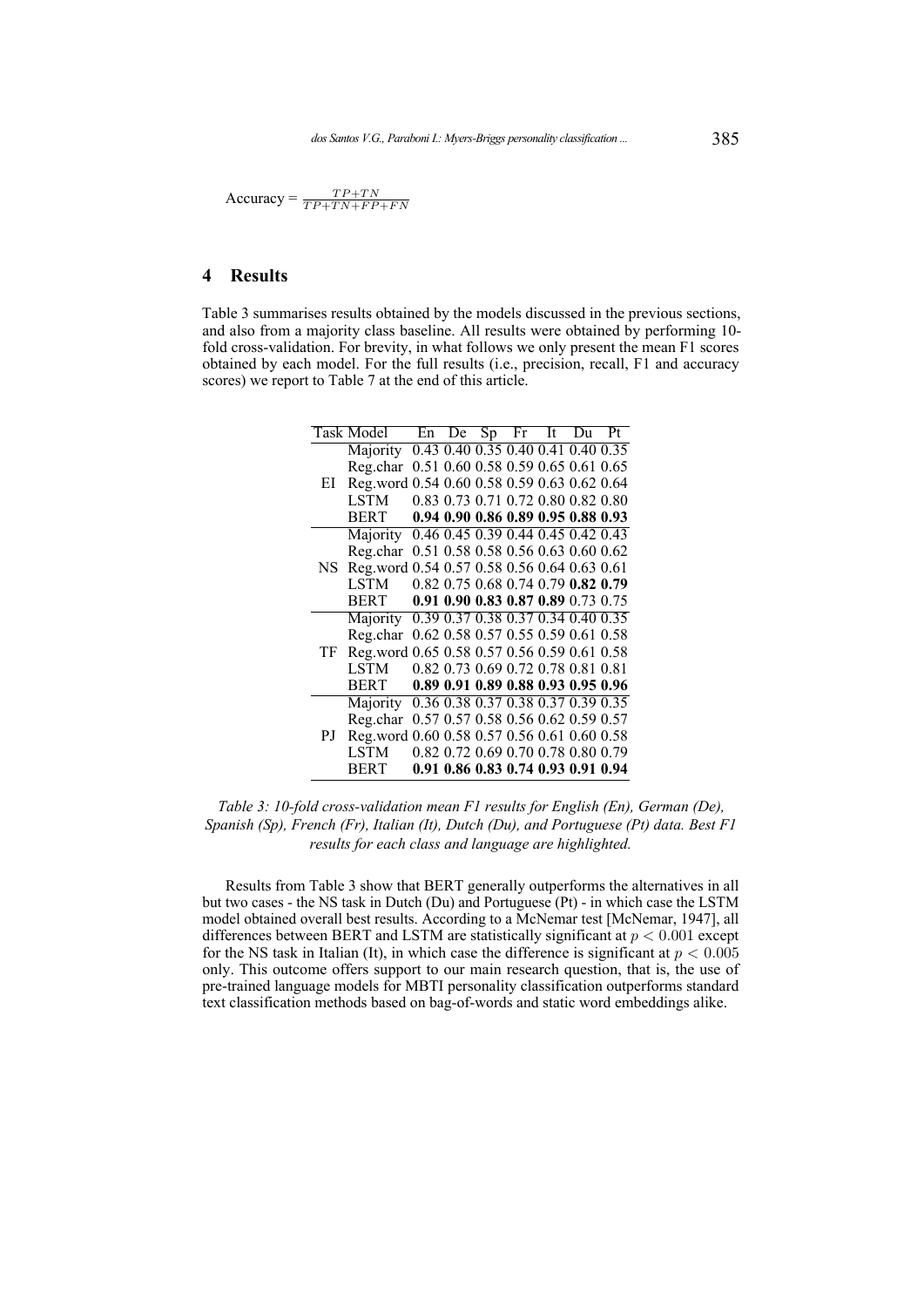As discussed in Section [3,](#page-4-0) the present experiments could not use exactly the same datasets as in previous work due to the removal of social media texts over time and, as a result, a direct comparison is not entirely possible. Bearing this limitation in mind, Table [4](#page-8-0) presents - purely for illustration purposes - mean F1 results reported in [\[Gjurković and](#page-15-9) [Šnajder, 2018\]](#page-15-9) and [\[Wu et al., 2020\]](#page-17-1) for the English MBTI9k corpus alongside those obtained by our present BERT model. Similarly, Table [5](#page-9-0) presents weighted F1 results reported in both [\[ben Verhoeven et al., 2016\]](#page-14-5) and [\[Alsadhan and Skillicorn, 2017\]](#page-14-6) for the TwiSty corpus alongside present BERT.

<span id="page-8-0"></span>

| Task | Gjurković & Šnajder | Wu et. al. | Current (BERT) |
|------|---------------------|------------|----------------|
| EI   | 0.83                | 0.69       |                |
| NS   | 0.79                | 0.77       | 0.91           |
| TF   | 0.64                | 0.68       | 0.89           |
| РJ   | በ 74                | 0.61       |                |

*Table 4: MBTI9k mean F1 results from previous work [\[Gjurković and Šnajder, 2018\]](#page-15-9) and [\[Wu et al., 2020\]](#page-17-1), and from the present BERT models.*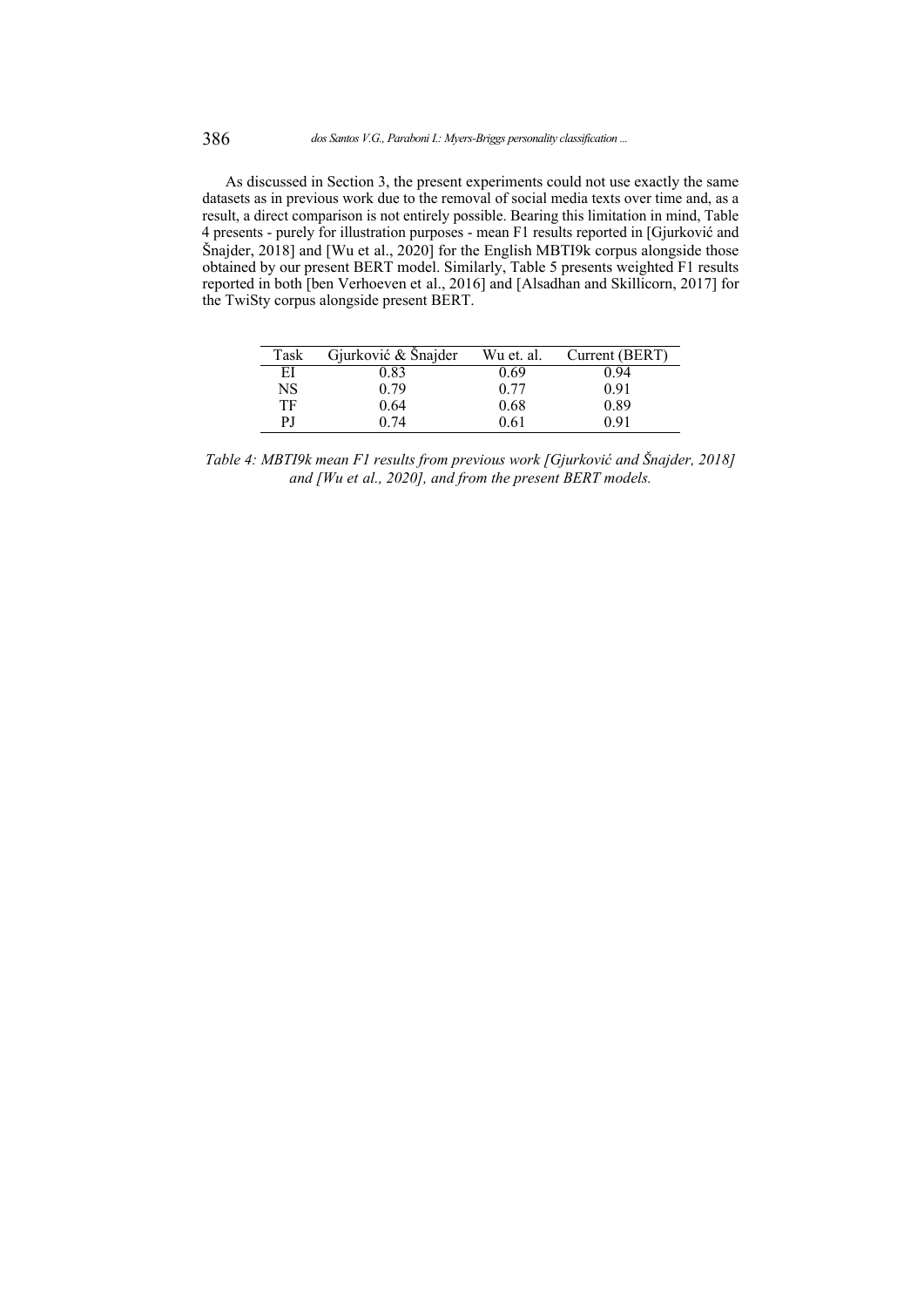<span id="page-9-0"></span>

| Lang. | Task                   | Verhoeven | Alsadhan | Current (BERT) |
|-------|------------------------|-----------|----------|----------------|
|       | $\overline{\text{EI}}$ | 0.72      | 0.76     | 0.77           |
|       | <b>NS</b>              | 0.74      | 0.78     | 0.93           |
| De    | TF                     | 0.59      | 0.78     | 0.87           |
|       | PJ                     | 0.62      | 0.80     | 0.92           |
|       | $\overline{\text{EI}}$ | 0.61      | 0.72     | 0.84           |
|       | <b>NS</b>              | 0.62      | 0.73     | 0.91           |
| Sp    | TF                     | 0.60      | 0.72     | 0.79           |
|       | PJ                     | 0.56      | 0.69     | 0.88           |
|       | $_{\rm EI}$            | 0.66      | 0.86     | 0.78           |
|       | NS                     | 0.79      | 0.96     | 0.92           |
| Fr    | TF                     | 0.58      | 0.74     | 0.81           |
|       | PJ                     | 0.57      | 0.84     | 0.86           |
|       | $_{\rm EI}$            | 0.78      | 0.90     | 0.88           |
|       | NS                     | 0.79      | 0.67     | 0.95           |
| It    | TF                     | 0.52      | 0.83     | 0.93           |
|       | PJ                     | 0.47      | 0.79     | 0.91           |
|       | EI                     | 0.63      | 0.85     | 0.94           |
|       | NS                     | 0.70      | 0.94     | 0.97           |
| Du    | TF                     | 0.60      | 0.82     | 0.91           |
|       | PJ                     | 0.58      | 0.87     | 0.94           |
|       | EI                     | 0.67      | 0.85     | 0.92           |
|       | NS                     | 0.73      | 0.94     | 0.93           |
| Pt    | TF                     | 0.62      | 0.80     | 0.94           |
|       | PJ                     | 0.57      | 0.88     | 0.95           |

*Table 5: TwiSty weighted F1 results from previous work [\[ben Verhoeven et al., 2016\]](#page-14-5) and [\[Alsadhan and Skillicorn, 2017\]](#page-14-6), and from the present BERT models for the German (De), Spanish (Sp), French (Fr), Italian (It), Dutch (Du), and Portuguese (Pt) languages.*

As a means to illustrate the most relevant word features for each task, we performed eli[5](#page-17-2) prediction explanation<sup>5</sup> to compute the terms more strongly correlated with each class, using as an example the word-based *Reg.word* classifier and the English MBTI9k dataset. This, despite being outperformed by our main BERT models, is more suitable to interpretation.

Selected features are illustrated in Table [6,](#page-10-0) in which word weights represent the change (decrease/increase) of the evaluation score when the specific feature is shuffled, keeping in mind that MBTI classes are not independent and, due to class imbalance, words that would intuitively be more associated with a particular MBTI type may have been selected by association with another, concomitant type (e.g., if users labelled as extraverts also happen to be mostly of the thinking type etc.)

<sup>5</sup> https://eli5.readthedocs.io/en/latest/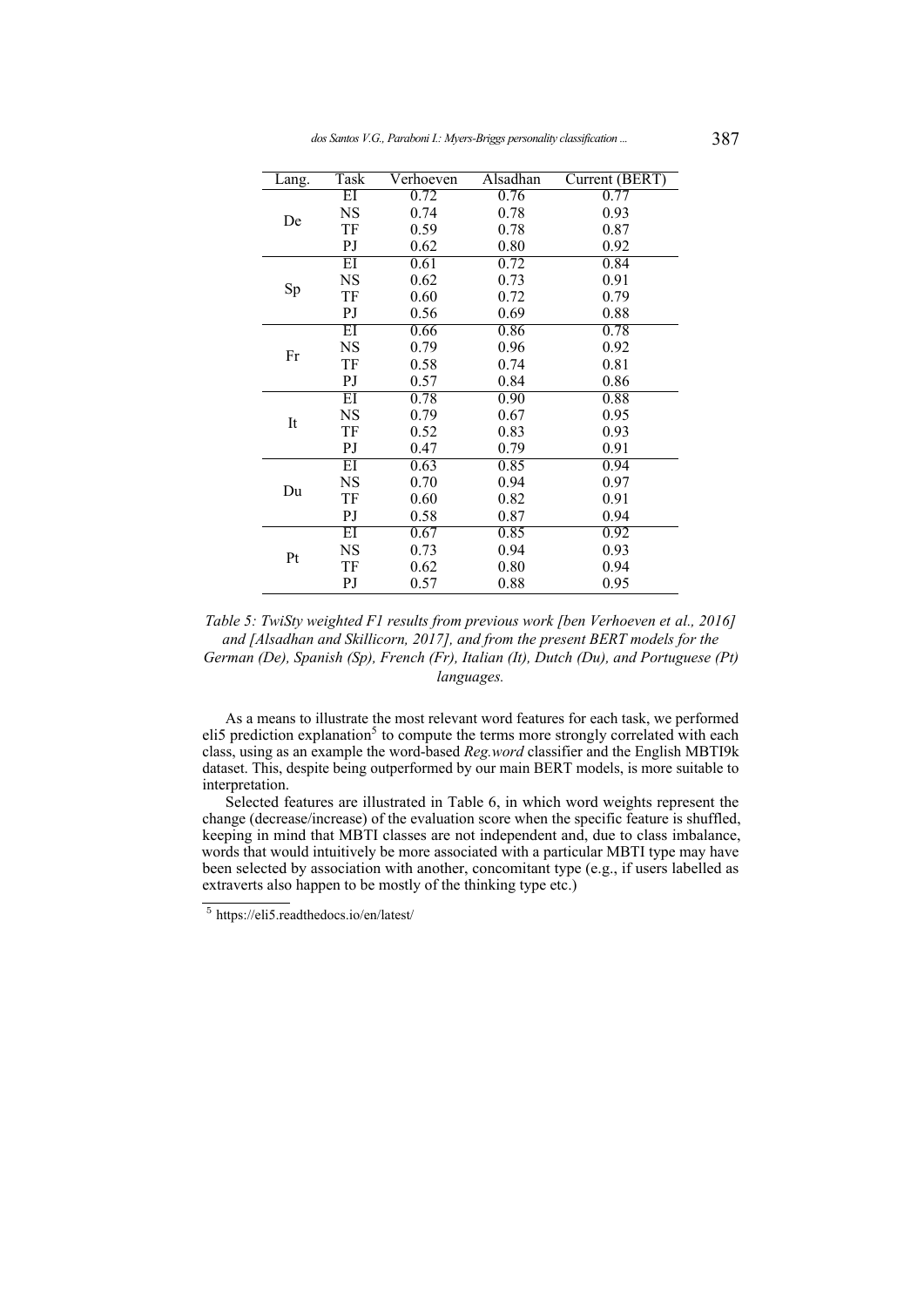<span id="page-10-0"></span>

| Weight   | ΕI                              | Weight   | NS       | Weight   | TF        | Weight   | PJ         |
|----------|---------------------------------|----------|----------|----------|-----------|----------|------------|
| $+0.113$ | $j$ <sub>o</sub> $\overline{b}$ | $+0.051$ | yourself | $+0.035$ | thank     | $+0.051$ | comcast    |
| $+0.097$ | may                             | $+0.047$ | after    | $+0.033$ | baby      | $+0.036$ | 25b2       |
| $+0.090$ | never                           | $+0.047$ | job      | $+0.030$ | amazing   | $+0.034$ | now        |
| $+0.086$ | them                            | $+0.046$ | trans    | $+0.027$ | still     | $+0.033$ | nice       |
| $+0.084$ | free                            | $+0.046$ | up       | $+0.025$ | two       | $+0.033$ | story      |
| $+0.081$ | im                              | $+0.046$ | etc      | $+0.025$ | pregnancy | $+0.032$ | awesome    |
| $+0.080$ | aren                            | $+0.045$ | than     | $+0.025$ | actually  | $+0.032$ | always     |
| $+0.076$ | 10                              | $+0.044$ | all      | $+0.024$ | team      | $+0.029$ | others     |
| $+0.073$ | couple                          | $+0.043$ | end      | $+0.024$ | from      | $+0.029$ | isn        |
| $+0.073$ | wiki                            | $+0.041$ | know     | $+0.023$ | these     | $+0.029$ | game       |
| $\cdots$ | .                               | $\cdots$ |          | $\cdots$ |           | $\cdots$ |            |
| $-0.058$ | comcast                         | $-0.030$ | honestly | $-0.018$ | how       | $-0.022$ | let        |
| $-0.058$ | temple                          | $-0.030$ | without  | $-0.018$ | fucking   | $-0.022$ | well       |
| $-0.059$ | death                           | $-0.030$ | run      | $-0.018$ | ve        | $-0.022$ | nothing    |
| $-0.061$ | est                             | $-0.030$ | help     | $-0.018$ | lol       | $-0.023$ | soylent    |
| $-0.062$ | city                            | $-0.031$ | amazing  | $-0.018$ | point     | $-0.023$ | edit       |
| $-0.062$ | <b>VS</b>                       | $-0.031$ | running  | $-0.019$ | something | $-0.023$ | still      |
| $-0.062$ | week                            | $-0.031$ | totally  | $-0.019$ | mind      | $-0.023$ | sex        |
| $-0.062$ | usually                         | $-0.032$ | thing    | $-0.019$ | op        | $-0.023$ | completely |
| $-0.062$ | own                             | $-0.032$ | won      | $-0.020$ | 1t        | $-0.023$ | lmao       |
| $-0.062$ | album                           | $-0.032$ | which    | $-0.020$ | female    | $-0.024$ | clinton    |

*Table 6: Top-10 positive and negative word weights for each classification task using the Reg.word logistic regression classifier.*

Finally, the following text examples illustrate correctly classified instances for each MBTI type, in which the most relevant (word) features are highlighted.

In Figure [2](#page-10-1) Extraversion correlates positively with 'team', and negatively with 'technology', whereas Introversion correlates positively with 'game' and negatively with 'dancing'.

<span id="page-10-1"></span>that's because it's done as a team, and there are others higher up than him. do we really think that a technology that threatens the world's largest and most blood-thirsty banking cartels can't fund these activities? yes.

i personally want to <mark>see santa hat</mark> baron if <mark>you</mark> have 2 or more christmas skins in a game. same in my game except it's the dancing plague. i keep getting those global events every 6 months.

*Figure 2: Extraversion (top) and introversion (bottom) features.*

In Figure [3,](#page-11-1) Intuition correlates positively with 'people' and negatively with 'because' (which suggests reasoning), whereas Sensing strongly correlates with 'because' and more concrete concepts (e.g., cars, school, kids etc.)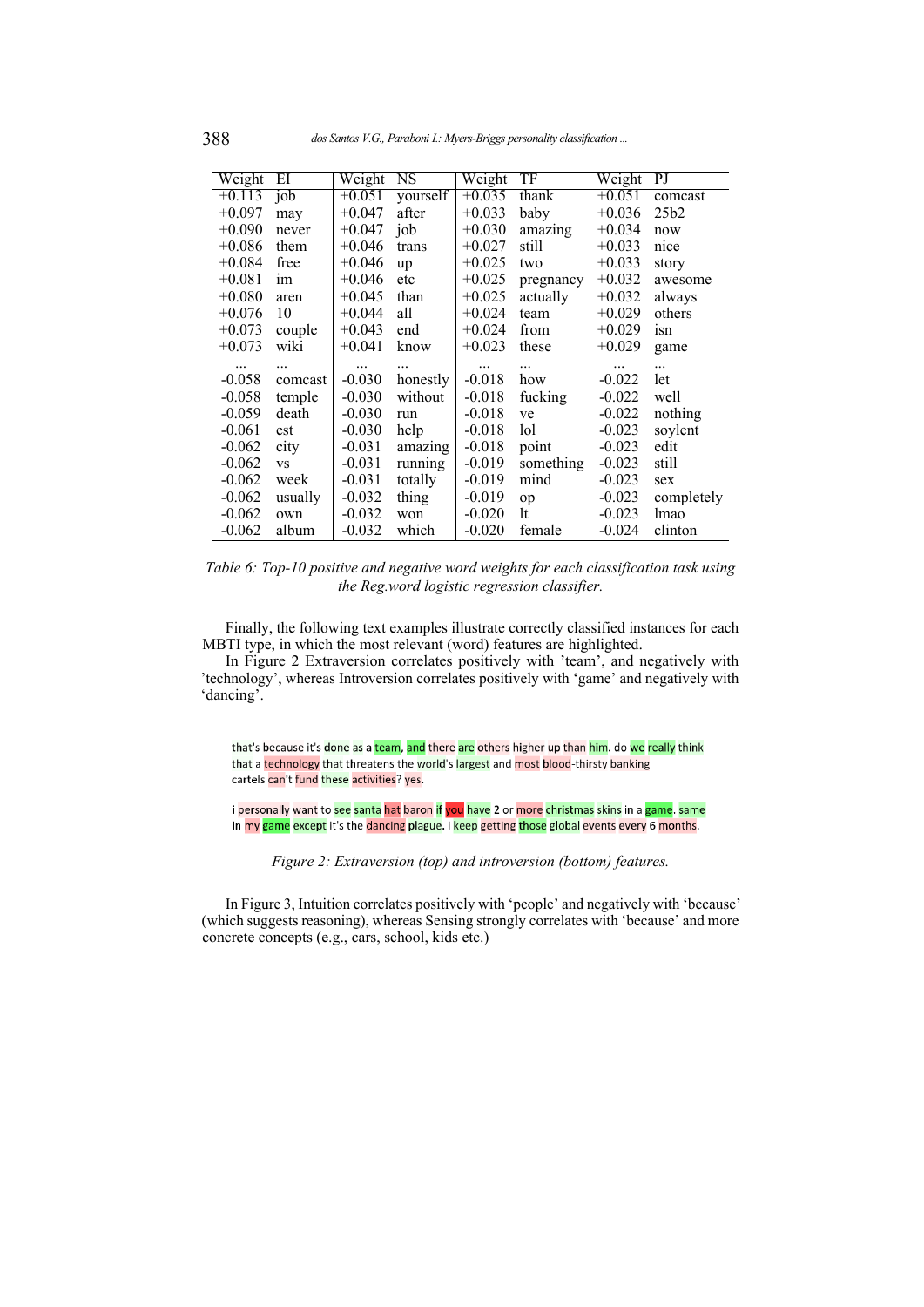<span id="page-11-1"></span>it has a big biohazard symbol on the door to scare people away and all that jazz. there's even a badge scanner next to the door; it's just never on; it's just security theater. ironic because the break room is locked.

/rant i avoid driving near dunkin donuts on my way to work, because cars will \*block the road\* waiting in the drive-thru. sigh have kids, they say. they're a blessing, they say. then they just can't wait for the little snowflaekes to go back to school... lol.

*Figure 3: Intuition (top) and Sensing (bottom) features.*

In Figure [4,](#page-11-2) Thinking correlates positively with concrete concepts (e.g., model, engineer) and negatively with sentiment-charged words (e.g., 'like', 'love'.) By contrast, Feeling correlates positively with sentiment, and negatively with 'would' (which might suggest reasoning.)

<span id="page-11-2"></span>i love my spacemouse. it's like flying through the model once you get used to it. working full time as a design engineer on cad;

<mark>so</mark> excited, <mark>you</mark>'re making smite more <mark>professional</mark> by the minute, <mark>would love</mark> to <mark>see</mark> more stuff <mark>like</mark> this.

*Figure 4: Thinking (top) and Feeling (bottom) features.*

Finally, in Figure [5,](#page-11-3) Perceiving correlates with a certain preference to take in information (e.g., 'inform'), and Judging correlates positively with decision-making terms (e.g., 'work').

<span id="page-11-3"></span>you could also inform the brotherhood once you get the quest mass fusion and do spoils of war, which will get you banished.

hahaha that entire show is gold will forever be my favorite series. maybe tied with got. e honestly... no one. i love the company i work for, even if i am just a lowly associate.

*Figure 5: Perceiving (top) and Judging (bottom) features.*

These examples, although suboptimal for the reasons discussed above, in our view suggest a reasonable consistency with the MBTI guidelines. Examples in which the logistic regression classifier does not make the right decision, by contrast, include, the selection of 'party' as a prominent feature for Extraversion even when the term is used in its political (and not leisure) sense. In the case of our BERT model, however, errors of this kind are arguably less likely to occur given the model's context sensitivity.

## <span id="page-11-0"></span>**5 Final remarks**

This work has addressed the issue of MBTI personality classification from text with the aid of pre-trained BERT language models. The present approach has been compared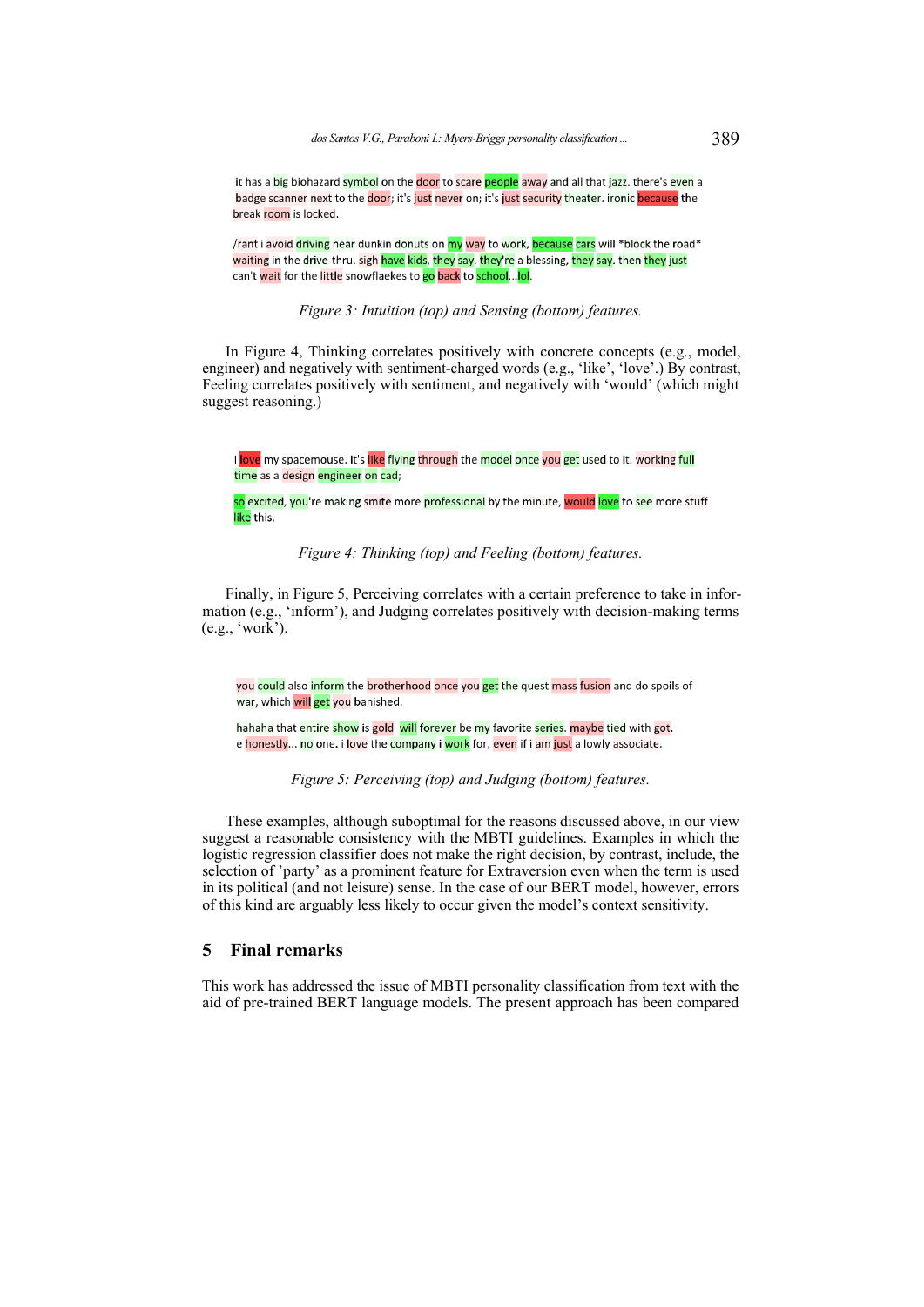against alternatives based on bag-of-words and static word embeddings representations, and its results were found to be consistently superior in a number of evaluation scenarios involving multiple target languages in the Reddit and Twitter domains, and by a significant margin.

Despite the positive initial results, however, the current set of experiments is only a first step towards more general, domain-independent MBTI personality classification from text. One obvious limitation of the present approach is, for instance, the focus on only two MBTI language resources (namely, the MBTI9k [\[Gjurković and Šnajder, 2018\]](#page-15-9) and TwiSty [\[ben Verhoeven et al., 2016\]](#page-14-5) corpora.) Although covering seven languages in two linguistic domains, more work needs be done to investigate the present task in other text genres.

Furthermore, we notice that the present discussion has been limited to the issue of fine-tuning BERT models for the MBTI classification task for which training data is readily available. Outside the present Twitter and Reddit domains, however, text corpora labelled with MBTI information may be scarce, and it may be necessary to resort do domain adaptation methods. These may include, for instance, the use of BERT-based adversarial adaptation with distillation (AAD) method proposed in [\[Ryu and Lee, 2020\]](#page-16-15) for cross-domain sentiment analysis, among others. A study along these lines in the context of the present personality classification task is also left as future work.

Finally, we notice that in recent years there has been a surge in transformer-based language models, including ELMo [\[Peters et al., 2017\]](#page-16-16), XLNet [\[Yang et al., 2019\]](#page-17-4), RoBERTa [\[Liu et al., 2019\]](#page-16-17), GPT-3 [\[Brown et al., 2020\]](#page-14-13), and many others. In most cases, these models are yet to be applied to the present MBTI classification task.

### **Acknowledgements**

This work has received support from the University of São Paulo.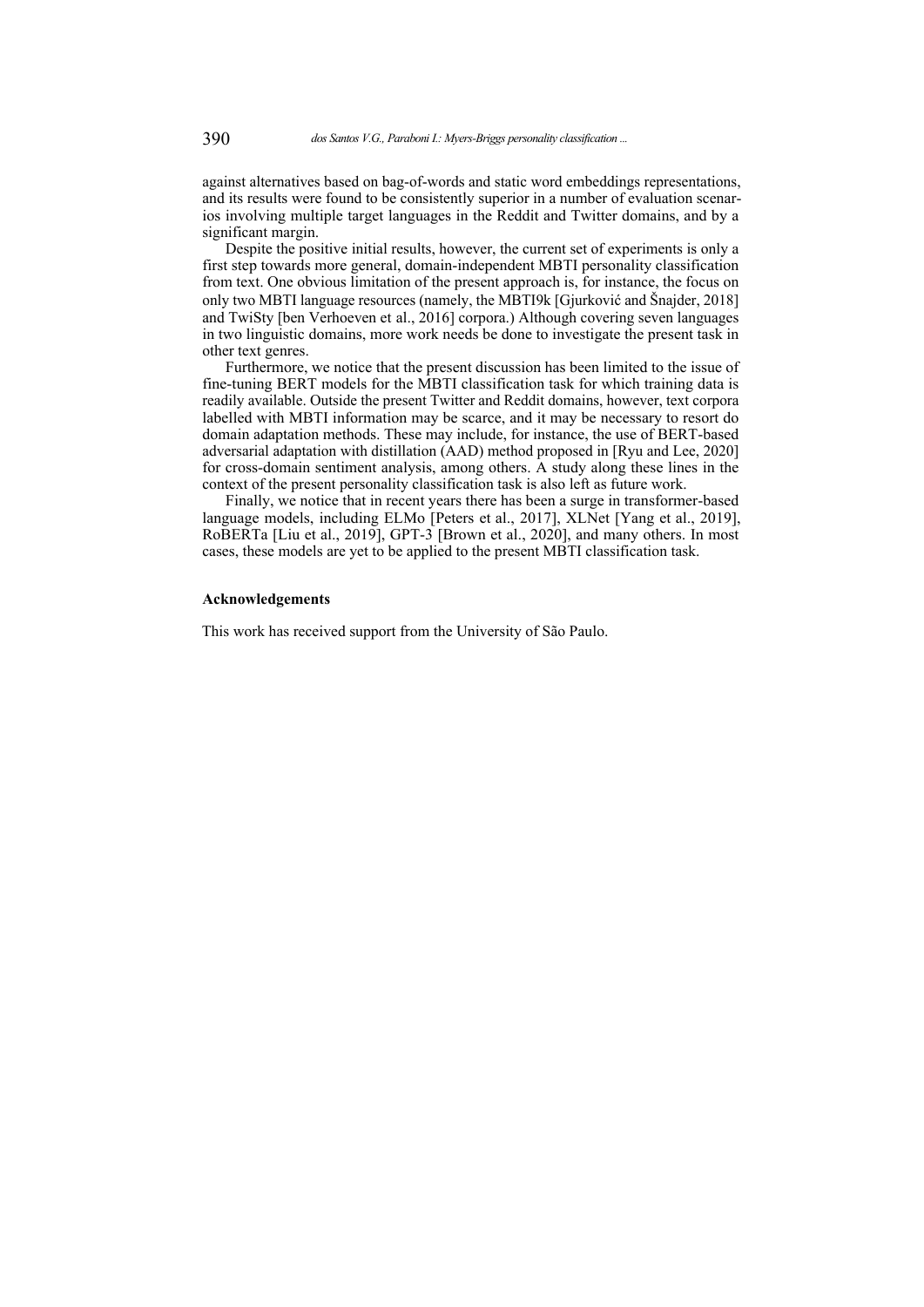<span id="page-13-0"></span>

| Portuguese<br>Dutch | $\overline{F}$<br>FI Acc P R FI Acc P R FI Acc P R FI Acc P R FI Acc P R FI Acc P R | 0.77 0.43  0.66 0.66 0.66 0.40  0.53 0.53 0.53 0.53 0.65 0.65 0.66 0.40  0.69 0.69 0.61  0.67 0.67 0.67 0.40  0.53 0.53 0.53 0.53 0.53 | 0.26 0.51  0.63 0.49 0.46 0.60  0.59 0.57 0.56 0.58  0.63 0.46 0.59  0.70 0.42 0.52 0.65  0.68 0.80 0.75 0.61  0.65 0.58 0.63 0.65<br>0.26 0.54  0.63 0.52 0.46 0.60  0.58 0.61 0.54 0.58  0.64 0.37 0.46 0.59  0.71 0.47 0.55 0. | 0.98 0.82 0.89 0.89 0.79 0.79 0.66 0.72 0.71 0.96 0.48 0.89 0.72 0.88 0.72 0.87 0.80 0.88 0.96 0.88 0.82 0.88 0.87 0.80 |           |                    | $0.90\,0.51\,0.75\,0.84\,0.86\,0.58\,0.65\,0.70\,0.56\,0.71\,0.89\,0.79\,0.56\,0.81\,0.93\,0.85\,0.68\,0.63\,0.71\,0.80\,0.80\,0.60\,0.68\,0.73\,0.81\,0.62$ | 0.82 0.54   0.78 0.89 0.85 0.57   0.61 0.69 0.69 0.58   0.73 0.87 0.80 0.56   0.76 0.84 0.86 4   0.70 0.81 0.79 0.63   0.68 0.72 0.82 0.61 | 0.99 0.82 0.88 0.90 0.85 0.75 0.76 0.93 0.75 0.68 0.85 0.74 0.92 0.96 0.93 0.79 0.90 0.95 0.91 0.82 0.91 0.96 0.92 0.52 0.79 |                                                                 |                                            | $0.76$ $0.58$ $0.58$ $0.58$ $0.50$ $0.88$ $0.50$ $0.45$ $0.47$ $0.57$ $0.58$ $0.38$ $0.58$ $0.59$ $0.45$ $0.45$ $0.45$ $0.45$ $0.45$ $0.59$ $0.59$ $0.58$ $0.58$ $0.59$ $0.58$ $0.58$ $0.59$ $0.58$ $0.58$ $0.59$ $0.58$ | 0.99 0.82 0.77 0.63 0.77 0.77 0.77 0.80 0.47 0.80 0.69 0.79 0.51 0.84 0.84 0.84 0.78 0.84 0.78 0.87 0.76 0.85 0.80 0.88 0.88 0.88 0.81 |           | 0.58 0.36 0.62 0.62 0.62 0.38 0.57 0.57 0.57 0.51 0.61 0.61 0.61 0.38 0.57 0.57 0.57 0.37 0.63 0.63 0.63 0.53 0.53 0.53 0.53 0.55 | 0.65 0.57   0.60 0.65 0.69 0.57   0.59 0.66 0.66 0.64 0.76 0.66 0.56   0.57 0.57 0.55 0.62   0.65 0.80 0.69   0.59   0.58 0.64 0.61 0.57 | 0.66 0.60 0.61 0.73 0.67 0.58 0.59 0.65 0.64 0.57 0.60 0.74 0.65 0.56 0.59 0.49 0.58 0.61 0.64 0.80 0.69 0.60 0.60 0.60 0.62 0.58 | the the condition of the condition of the condition of the condition of the condition of the condition of the condition of the condition of the condition of the condition of the condition of the condition of the condition | Table 7: 10-fold cross-validation mean accuracy (Acc), precision (P), recall (R) and F1 results. Best F1 results for each class and |
|---------------------|-------------------------------------------------------------------------------------|----------------------------------------------------------------------------------------------------------------------------------------|-----------------------------------------------------------------------------------------------------------------------------------------------------------------------------------------------------------------------------------|-------------------------------------------------------------------------------------------------------------------------|-----------|--------------------|--------------------------------------------------------------------------------------------------------------------------------------------------------------|--------------------------------------------------------------------------------------------------------------------------------------------|------------------------------------------------------------------------------------------------------------------------------|-----------------------------------------------------------------|--------------------------------------------|--------------------------------------------------------------------------------------------------------------------------------------------------------------------------------------------------------------------------|----------------------------------------------------------------------------------------------------------------------------------------|-----------|-----------------------------------------------------------------------------------------------------------------------------------|------------------------------------------------------------------------------------------------------------------------------------------|-----------------------------------------------------------------------------------------------------------------------------------|-------------------------------------------------------------------------------------------------------------------------------------------------------------------------------------------------------------------------------|-------------------------------------------------------------------------------------------------------------------------------------|
| Italian             |                                                                                     |                                                                                                                                        |                                                                                                                                                                                                                                   |                                                                                                                         |           |                    |                                                                                                                                                              |                                                                                                                                            |                                                                                                                              |                                                                 |                                            |                                                                                                                                                                                                                          |                                                                                                                                        |           |                                                                                                                                   |                                                                                                                                          |                                                                                                                                   |                                                                                                                                                                                                                               |                                                                                                                                     |
| French              |                                                                                     |                                                                                                                                        |                                                                                                                                                                                                                                   |                                                                                                                         |           |                    |                                                                                                                                                              |                                                                                                                                            |                                                                                                                              |                                                                 |                                            |                                                                                                                                                                                                                          |                                                                                                                                        |           |                                                                                                                                   |                                                                                                                                          |                                                                                                                                   |                                                                                                                                                                                                                               |                                                                                                                                     |
| Spanish             |                                                                                     |                                                                                                                                        |                                                                                                                                                                                                                                   |                                                                                                                         |           |                    |                                                                                                                                                              |                                                                                                                                            |                                                                                                                              |                                                                 |                                            |                                                                                                                                                                                                                          |                                                                                                                                        |           |                                                                                                                                   |                                                                                                                                          |                                                                                                                                   |                                                                                                                                                                                                                               |                                                                                                                                     |
| German              |                                                                                     |                                                                                                                                        |                                                                                                                                                                                                                                   |                                                                                                                         |           |                    |                                                                                                                                                              |                                                                                                                                            |                                                                                                                              |                                                                 |                                            |                                                                                                                                                                                                                          |                                                                                                                                        |           |                                                                                                                                   |                                                                                                                                          |                                                                                                                                   |                                                                                                                                                                                                                               |                                                                                                                                     |
| lish<br>Engl        | $\approx$<br>Acc P                                                                  | Majority 0.77 0.77                                                                                                                     |                                                                                                                                                                                                                                   | Reg.char   0.56 0.55 (<br>Reg.word 0.54 0.58 (<br>LSTM   0.99 0.98 0                                                    | 0.87 0.67 | Majority 0.86 0.86 | Reg.char 0.63 0.64                                                                                                                                           |                                                                                                                                            |                                                                                                                              |                                                                 | Majority $0.640.64$<br>Reg.char $0.640.66$ |                                                                                                                                                                                                                          |                                                                                                                                        | 0.93 0.95 | Majority 0.58 0.58                                                                                                                | Reg.char 0.57 0.54                                                                                                                       |                                                                                                                                   | 0.91 0.92                                                                                                                                                                                                                     |                                                                                                                                     |
|                     | Task Model                                                                          |                                                                                                                                        | $\Xi$                                                                                                                                                                                                                             |                                                                                                                         | BERT      |                    |                                                                                                                                                              |                                                                                                                                            |                                                                                                                              | NS Reg.word 0.66 0.70 (<br>LSTM 0.99 0.99 0<br>BERT 0.95 0.97 ( |                                            |                                                                                                                                                                                                                          | TF Reg.word $0.65 0.65$<br>LSTM $0.99 0.99$                                                                                            | BERT      |                                                                                                                                   |                                                                                                                                          | PJ Reg.word 0.59 0.61<br>LSTM 0.99 0.99                                                                                           | <b>BERT</b>                                                                                                                                                                                                                   |                                                                                                                                     |

| そころ<br>こうこう<br>$\sim +0.4$<br>ן שייש שש י<br>$\ddot{\phantom{0}}$<br>I<br>$\frac{1}{2}$<br>ì<br><b>.</b><br><b>Property</b><br>$(D)$ and $F1$<br>$\sim$ (B) and $\sim$<br>į<br>$\cdot$<br><b>Conner</b><br>$\ddot{\phantom{0}}$<br>í<br>i<br>$\frac{1}{2}$<br>$\sum_{i=1}^n$<br>$\frac{5}{2}$<br>Table 7: 10-1 | $\ddot{\phantom{a}}$ |
|----------------------------------------------------------------------------------------------------------------------------------------------------------------------------------------------------------------------------------------------------------------------------------------------------------------|----------------------|
|----------------------------------------------------------------------------------------------------------------------------------------------------------------------------------------------------------------------------------------------------------------------------------------------------------------|----------------------|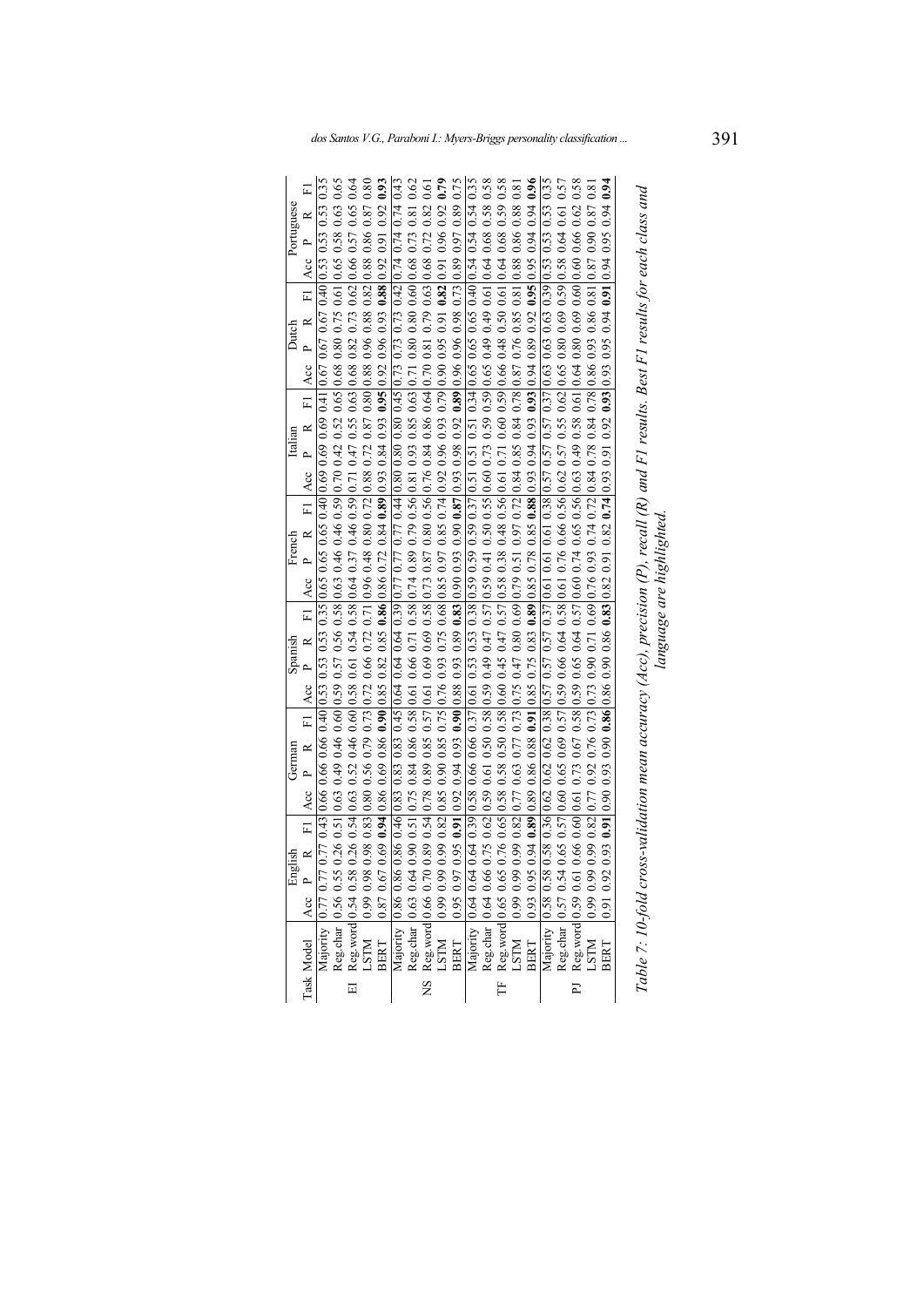### **References**

<span id="page-14-8"></span>[Abidin et al., 2020] Abidin, N. H. Z., Remli, M. A., Ali, N. M., Phon, D. N. E., Yusoff, N., Adli, H. K., and , A. H. B. (2020). "Improving intelligent personality prediction using myers-briggs type indicator and random forest classifier," International Journal of Advanced Computer Science and Applications, 11(11).

<span id="page-14-0"></span>[Allport and Allport, 1921] Allport, F. H. and Allport, G. W. (1921). "Personality traits: Their classification and measurement," Journal of Abnormal And Social Psychology, 16:6–40.

<span id="page-14-6"></span>[Alsadhan and Skillicorn, 2017] Alsadhan, N. and Skillicorn, D. (2017). "Estimating personality from social media posts," in 2017 IEEE International Conference on Data Mining Workshops (ICDMW), pages 350–356.

<span id="page-14-9"></span>[Amirhosseini and Kazemian, 2020] Amirhosseini, M. H. and Kazemian, H. (2020). "Machine learning approach to personality type prediction based on the Myers-Briggs type indicator," Multimodal Technologies and Interaction, 4(1).

<span id="page-14-11"></span>[Ashraf et al., 2020] Ashraf, M. A., Nawab, R. M. A., and Nie, F. (2020). "A study of deep learning methods for same-genre and cross-genre author profiling," Journal of Intelligent & Fuzzy Systems, 39:2353–2363.

<span id="page-14-2"></span>[Barlas and Stamatatos, 2020] Barlas, G. and Stamatatos, E. (2020). "Cross-domain authorship attribution using pre-trained language models," in Maglogiannis, I., Iliadis, L., and Pimenidis, E., editors, Artificial Intelligence Applications and Innovations, pages 255–266, Cham. Springer International Publishing.

<span id="page-14-5"></span>[ben Verhoeven et al., 2016] ben Verhoeven, Daelemans, W., and Plank, B. (2016). "TwiSty: A multilingual twitter stylometry corpus for gender and personality profiling," in Proceedings of the Tenth International Conference on Language Resources and Evaluation (LREC'16), pages 1632–1637, Portorož, Slovenia. European Language Resources Association (ELRA).

<span id="page-14-12"></span>[Bird, 2006] Bird, S. (2006). "NLTK: the natural language toolkit," in Proceedings of the COLING/ACL 2006 Interactive Presentation Sessions, pages 69–72.

<span id="page-14-4"></span>[Blei et al., 2003] Blei, D. M., Ng, A. Y., and Jordan, M. I. (2003). "Latent Dirichlet Allocation," Journal of Machine Learning Research, 3(4-5):993–1022.

<span id="page-14-13"></span>[Brown et al., 2020] Brown, T. B., Mann, B., Ryder, N., Subbiah, M., Kaplan, J., Dhariwal, P., Neelakantan, A., Shyam, P., Sastry, G., Askell, A., Agarwal, S., Herbert-Voss, A., Krueger, G., Henighan, T., Child, R., Ramesh, A., Ziegler, D. M., Wu, J., Winter, C., Hesse, C., Chen, M., Sigler, E., Litwin, M., Gray, S., Chess, B., Clark, J., Berner, C., McCandlish, S., Radford, A., Sutskever, I., and Amodei, D. (2020). "Language models are few-shot learners," CoRR, abs/2005.14165.

<span id="page-14-10"></span>[Chen and Guestrin, 2016] Chen, T. and Guestrin, C. (2016). "XGBoost: A Scalable Tree Boosting System," in 22nd ACM SIGKDD International Conference on Knowledge Discovery and Data Mining, KDD '16, pages 785–794, New York, NY, USA. Association for Computing Machinery.

<span id="page-14-3"></span>[Coltheart, 1981] Coltheart, M. (1981). "The MRC psycholinguistic database," The Quarterly Journal of Experimental Psychology Section A: Human Experimental Psychology, 33(4):497–505.

<span id="page-14-7"></span>[Das and Prajapati, 2020] Das, K. and Prajapati, H. (2020). "Personality identification based on MBTI dimensions using natural language processing," International Journal of Creative research Thoughts, 8(6):1653–1657.

<span id="page-14-1"></span>[Delmondes Neto and Paraboni, 2021] Delmondes Neto, J. P. and Paraboni, I. (2021). "Multisource BERT stack ensemble for cross-domain author profiling," Expert Systems, e12869.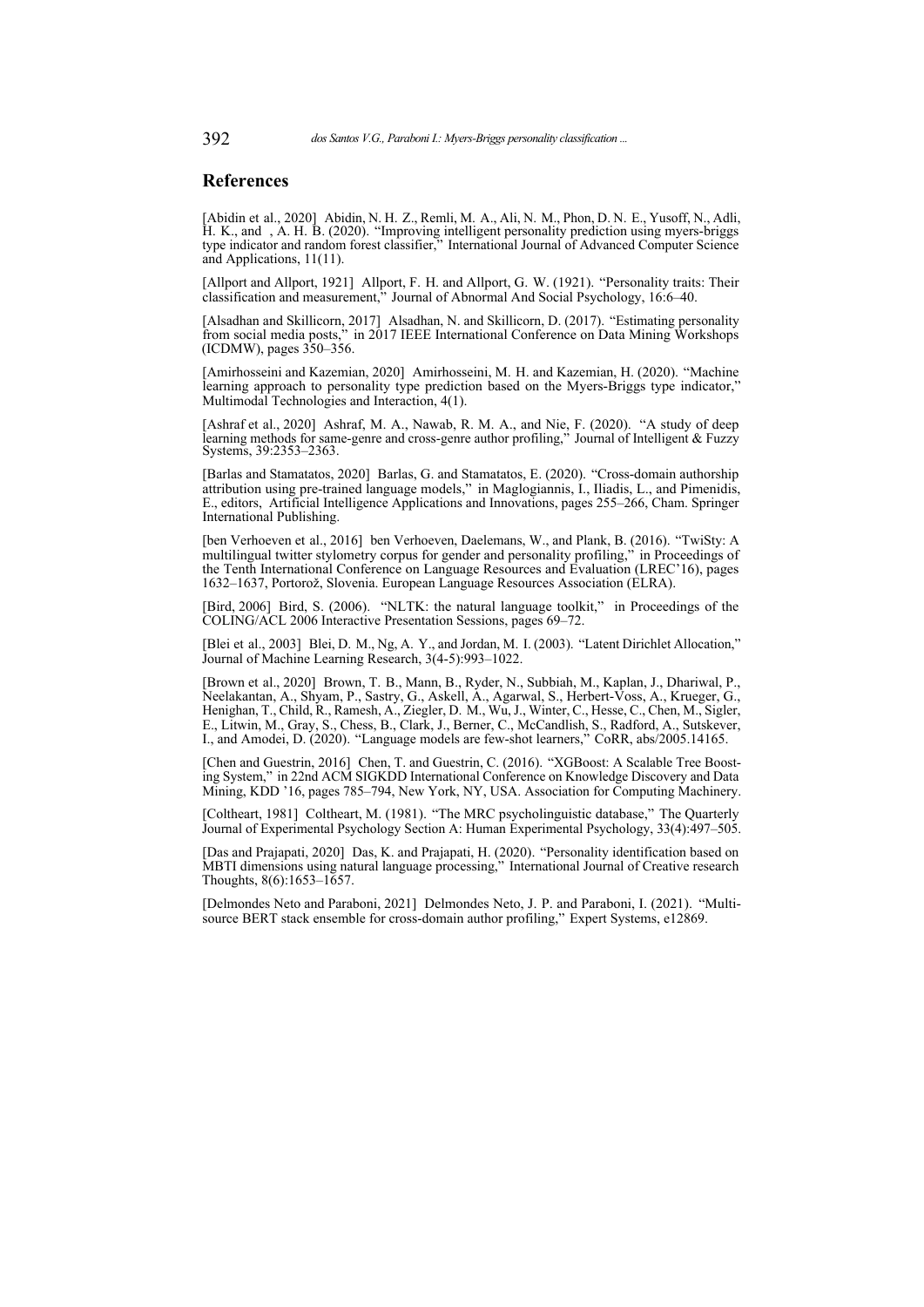<span id="page-15-7"></span>[Devlin et al., 2019] Devlin, J., Chang, M., Lee, K., and Toutanova, K. (2019). "BERT: pretraining of deep bidirectional transformers for language understanding," in Burstein, J., Doran, C., and Solorio, T., editors, Proceedings of the 2019 Conference of the North American Chapter of the Association for Computational Linguistics: Human Language Technologies, NAACL-HLT 2019, Minneapolis, MN, USA, June 2-7, 2019, Volume 1 (Long and Short Papers), pages 4171–4186. Association for Computational Linguistics.

<span id="page-15-5"></span>[dos Santos et al., 2017] dos Santos, V. G., Paraboni, I., and Silva, B. B. C. (2017). "Big five personality recognition from multiple text genres," in Text, Speech and Dialogue (TSD-2017) Lecture Notes in Artificial Intelligence vol. 10415, pages 29–37, Prague, Czech Republic. Springer-Verlag.

<span id="page-15-2"></span>[dos Santos et al., 2020] dos Santos, W. R., Funabashi, A. M. M., and Paraboni, I. (2020). "Searching Brazilian Twitter for signs of mental health issues," in 12th International Conference on Language Resources and Evaluation (LREC-2020), pages 6113–6119, Marseille, France. ELRA.

<span id="page-15-1"></span>[dos Santos and Paraboni, 2019] dos Santos, W. R. and Paraboni, I. (2019). "Moral Stance Recognition and Polarity Classification from Twitter and Elicited Text," in Recents Advances in Natural Language Processing (RANLP-2019), pages 1069–1075, Varna, Bulgaria. INCOMA Ltd.

<span id="page-15-6"></span>[dos Santos et al., 2019] dos Santos, W. R., Ramos, R. M. S., and Paraboni, I. (2019). "Computational personality recognition from facebook text: psycholinguistic features, words and facets,' New Review of Hypermedia and Multimedia, 25(4):268–287.

<span id="page-15-13"></span>[Escobar-Grisales et al., 2021] Escobar-Grisales, D., Vásquez-Correa, J. C., and Orozco-Arroyave, J. R. (2021). "Gender recognition in informal and formal language scenarios via transfer learning," CoRR, abs/2107.02759.

<span id="page-15-9"></span>[Gjurković and Šnajder, 2018] Gjurković, M. and Šnajder, J. (2018). "Reddit: A gold mine for personality prediction," in Second Workshop on Computational Modeling of People's Opinions, Personality, and Emotions in Social Media, pages 87–97, New Orleans, USA. Association for Computational Linguistics.

<span id="page-15-0"></span>[Goldberg, 1990] Goldberg, L. R. (1990). "An alternative description of personality: The Big-Five factor structure," Journal of Personality and Social Psychology, 59:1216–1229.

<span id="page-15-8"></span>[Hoang et al., 2019] Hoang, M., Bihorac, O. A., and Rouces, J. (2019). "Aspect-based sentiment analysis using BERT," in 22nd Nordic Conference on Computational Linguistics, pages 187–196, Turku, Finland. Linköping University Electronic Press.

<span id="page-15-3"></span>[John et al., 1991] John, O. P., Donahue, E., and Kentle, R. (1991). "The Big Five inventory versions 4a and 54," Technical report, Inst. Personality Social Research, University of California, Berkeley, CA, USA.

<span id="page-15-11"></span>[Katiyar et al., 2020] Katiyar, S., Kumar, S., and Walia, H. (2020). "Personality prediction from stack overflow by using naive bayes theorem in data mining," International Journal of Innovative Technology and Exploring Engineering (IJITEE), 9.

<span id="page-15-10"></span>[Keh and Cheng, 2019] Keh, S. S. and Cheng, I. (2019). "Myers-Briggs personality classification and personality-specific language generation using pre-trained language models," CoRR, abs/1907.06333.

<span id="page-15-12"></span>[Khan et al., 2020] Khan, A. S., Ahmad, H., Asghar, M. Z., Saddozai, F. K., Arif, A., and Khalid, H. A. (2020). "Personality classification from online text using machine learning approach," International Journal of Advanced Computer Science and Applications, 11(3):460–476.

<span id="page-15-4"></span>[Liu et al., 2017] Liu, F., Perez, J., and Nowson, S. (2017). "A language-independent and compositional model for personality trait recognition from short texts," in 15th Conference of the European Chapter of the Association for Computational Linguistics, pages 754–764, Valencia, Spain. Association for Computational Linguistics.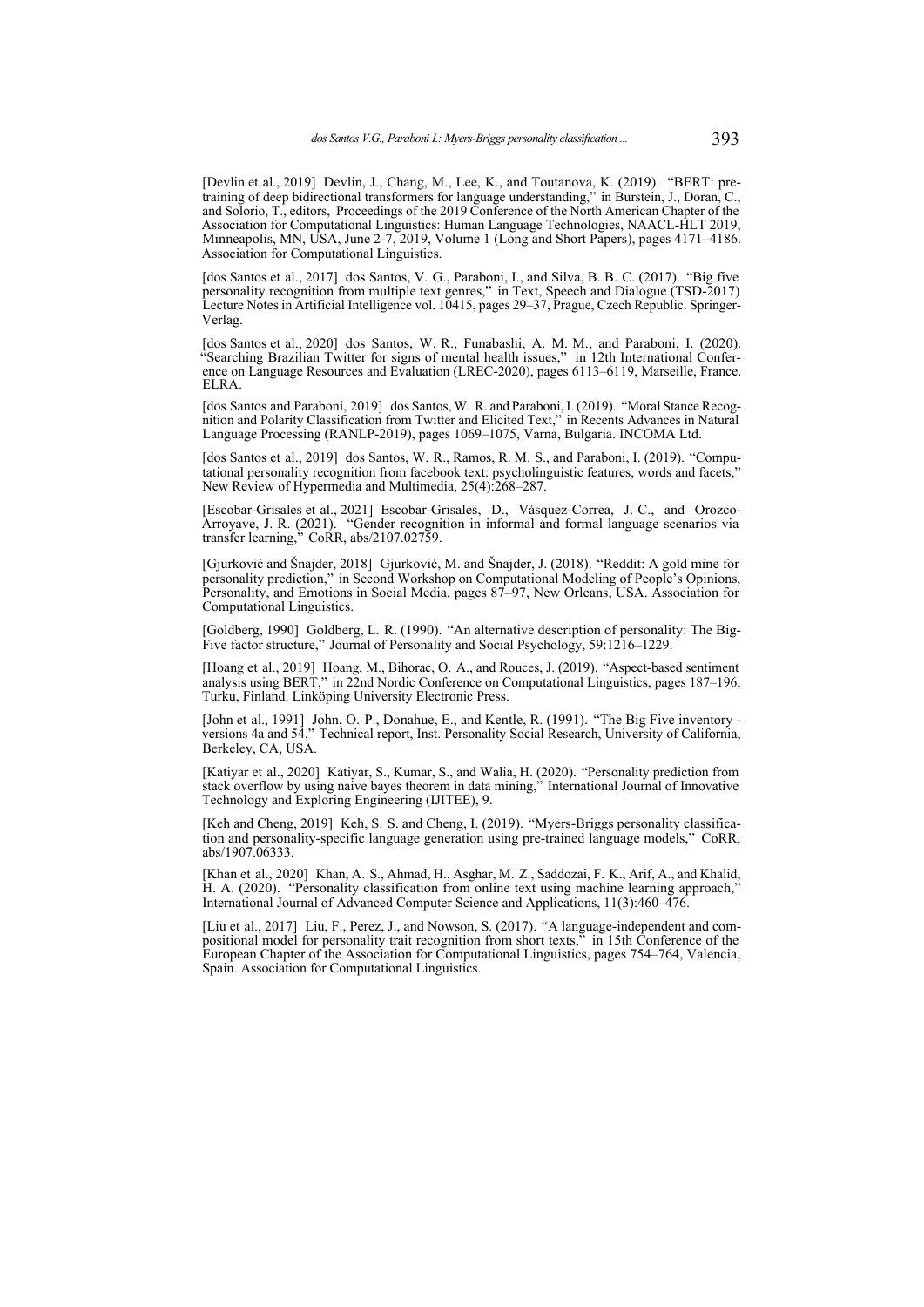<span id="page-16-17"></span>[Liu et al., 2019] Liu, Y., Ott, M., Goyal, N., Du, J., Joshi, M., Chen, D., Levy, O., Lewis, M., Zettlemoyer, L., and Stoyanov, V. (2019). "RoBERTa: A Robustly Optimized BERT Pretraining Approach," CoRR, abs/1907.11692.

<span id="page-16-5"></span>[López-Santill et. al., 2020] López-Santill et. al., R. (2020). "Richer document embeddings for author profiling tasks based on a heuristic search," Information Processing & Management, 57(4).

<span id="page-16-9"></span>[Lukito et al., 2016] Lukito, L. C., Erwin, A., Purnama, J., and Danoekoesoemo, W. (2016). "Social media user personality classification using computational linguistic," in 8th International Conference on Information Technology and Electrical Engineering (ICITEE), pages 1–6.

<span id="page-16-14"></span>[McNemar, 1947] McNemar, Q. (1947). "Note on the sampling error of the difference between correlated proportions or percentages," Psychometrika, 12(2):153–157.

<span id="page-16-7"></span>[Mikolov et al., 2013] Mikolov, T., Wen-tau, S., and Zweig, G. (2013). "Linguistic regularities in continuous space word representations," in Proc. of NAACL-HLT-2013, pages 746–751, Atlanta, USA. Association for Computational Linguistics.

<span id="page-16-0"></span>[Myers, 1962] Myers, I. B. (1962). "The Myers-Briggs type indicator," Consulting Psychologists Press.

<span id="page-16-11"></span>[Pavan et al., 2020] Pavan, M. C., dos Santos, W. R., and Paraboni, I. (2020). "Twitter Moral Stance Classification using Long Short-Term Memory Networks," in 9th Brazilian Conference on Intelligent Systems (BRACIS). LNAI 12319, pages 636–647. Springer.

<span id="page-16-8"></span>[Pennebaker et al., 2001] Pennebaker, J. W., Francis, M. E., and Booth, R. J. (2001). "Inquiry and Word Count: LIWC," Lawrence Erlbaum, Mahwah, NJ.

<span id="page-16-16"></span>[Peters et al., 2017] Peters, M. E., Ammar, W., Bhagavatula, C., and Power, R. (2017). "Semisupervised sequence tagging with bidirectional language models," in Proc. of ACL-2017, pages 1756–1765, Vancouver, Canada. Association for Computational Linguistics.

<span id="page-16-1"></span>[Plank and Hovy, 2015] Plank, B. and Hovy, D. (2015). "Personality traits on Twitter—or—How to get 1,500 personality tests in a week," in 6th Workshop on Computational Approaches to Subjectivity, Sentiment and Social Media Analysis, pages 92–98, Lisbon. Association for Computational Linguistics.

<span id="page-16-3"></span>[Polignano et al., 2020] Polignano, M., de Gemmis, M., and Semeraro, G. (2020). "Contextualized BERT sentence embeddings for author profiling: The cost of performances," in Computational Science and Its Applications (ICCSA)-2020, LNCS 12252, pages 135–149, Cham. Springer.

<span id="page-16-13"></span>[Powers, 2011] Powers, D. M. W. (2011). "Evaluation: From Precision, Recall and F-Measure to ROC, Informedness, Markedness & Correlation," Journal of Machine Learning Technologies,  $2(1):37-63.$ 

<span id="page-16-4"></span>[Price and Hodge, 2020] Price, S. and Hodge, A. (2020). "Celebrity profiling using twitter follower feeds," in Working Notes of CLEF 2020 - Conference and Labs of the Evaluation Forum, Thessaloniki, Greece. CLEF and CEUR-WS.org.

<span id="page-16-2"></span>[Rangel et al., 2020] Rangel, F., Rosso, P., Zaghouani, W., and Charfi, A. (2020). "Fine-grained analysis of language varieties and demographics," Natural Language Engineering, page 1-21.

<span id="page-16-15"></span>[Ryu and Lee, 2020] Ryu, M. and Lee, K. (2020). "Knowledge distillation for BERT unsupervised domain adaptation," CoRR, abs/2010.11478.

<span id="page-16-10"></span>[Sanh et al., 2019] Sanh, V., Debut, L., Chaumond, J., and Wolf, T. (2019). "Distilbert, a distilled version of bert: smaller, faster, cheaper and lighter," arXiv preprint arXiv:1910.01108.

<span id="page-16-6"></span>[Silva and Paraboni, 2018a] Silva, B. B. C. and Paraboni, I. (2018a). "Learning personality traits from Facebook text," IEEE Latin America Transactions, 16(4):1256–1262.

<span id="page-16-12"></span>[Silva and Paraboni, 2018b] Silva, B. B. C. and Paraboni, I. (2018b). "Personality recognition from Facebook text," in 13th International Conference on the Computational Processing of Portuguese (PROPOR-2018) LNCS vol. 11122, pages 107–114, Canela. Springer-Verlag.